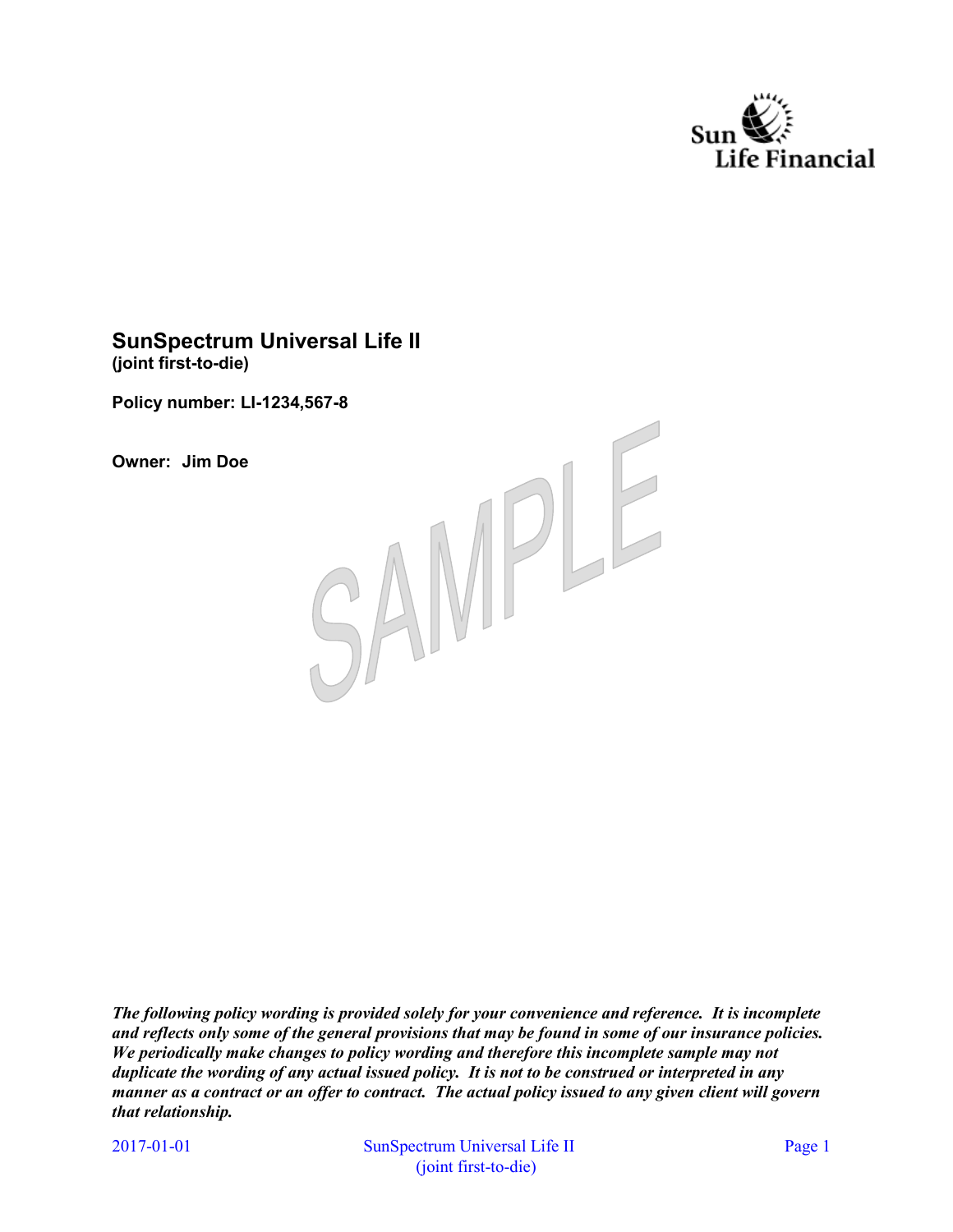# **Table of contents**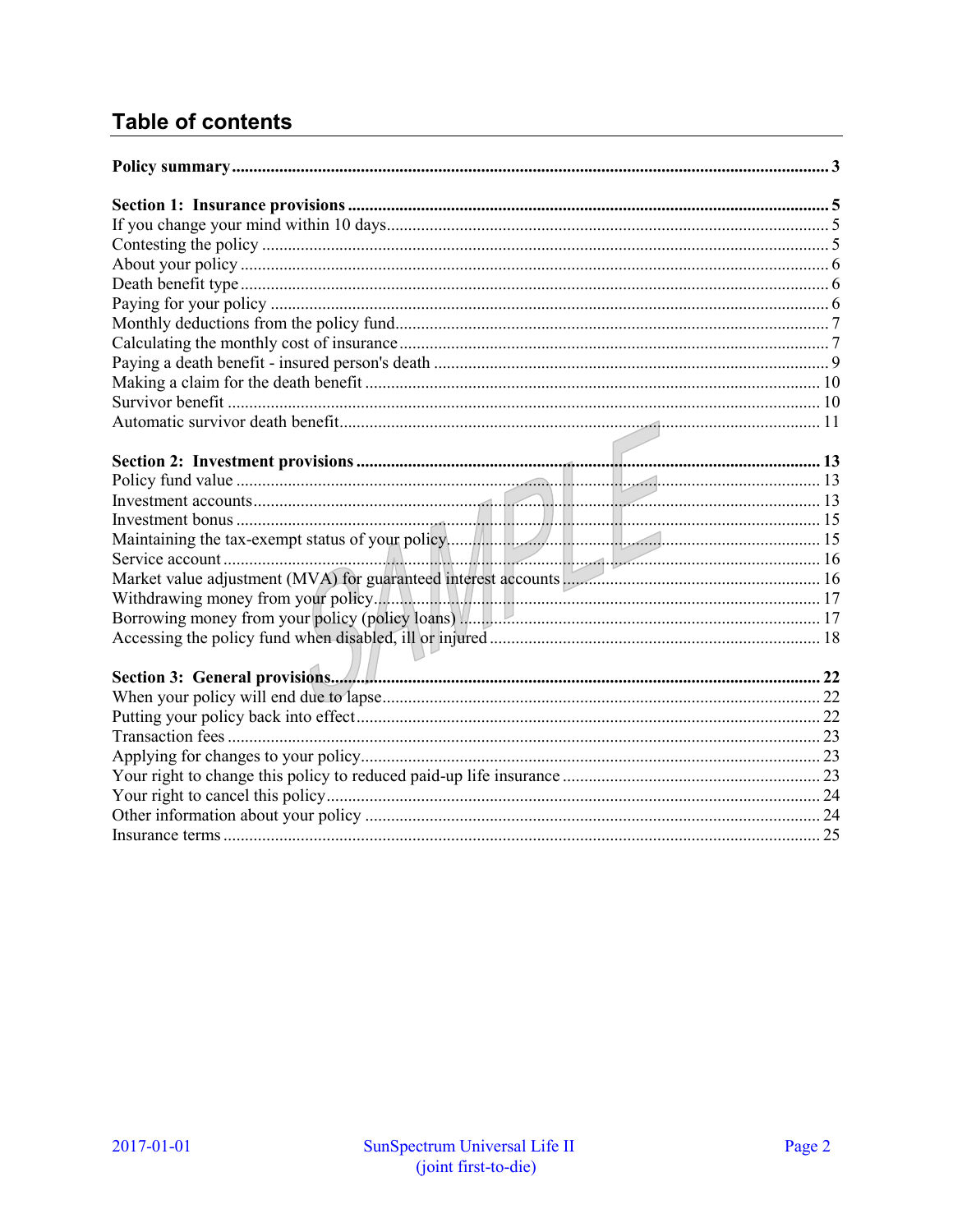# **Policy summary**

In this document, *you* and *your* mean the owner of this policy. *We, us*, *our,* and *the company* mean Sun Life Assurance Company of Canada.

Your policy is issued and underwritten by Sun Life Assurance Company of Canada, a member of the Sun Life Financial group of companies.

It's important that you read your entire policy carefully. It sets out the benefits payable and has exclusions and reductions of coverage. To help you understand insurance terms, refer to the explanations described under the heading, *Insurance terms*.

Plan: **SunSpectrum Universal Life II** Policy number: LI-1234,567-9 Policy date: January 1, 2017 Monthly anniversary day: the  $1<sup>st</sup>$  day of every month Owner: Jim Doe No contingent owner was named on your application. You must tell us in writing if you want to name a contingent owner. Insured persons: John Doe born on March 1, 1978 age nearest on the policy date: XX Mary Doe born on April 10, 1979 age nearest on the policy date: XX Beneficiary: is named on your application, unless you make a change in writing. Withdrawal order: Proportional order is used to process transfers and withdrawals, unless you make a change in writing to us.

This is not a participating policy. You are not eligible to receive dividends.

#### **Minimum first year payment for this policy**

The minimum first year annual payment for this policy is \$X,XXX.XX. The minimum payment is not guaranteed. If, for any investment account you choose, the interest is negative, or if you make any withdrawals, loans or changes to your policy, then additional payments may be required to keep your policy in effect.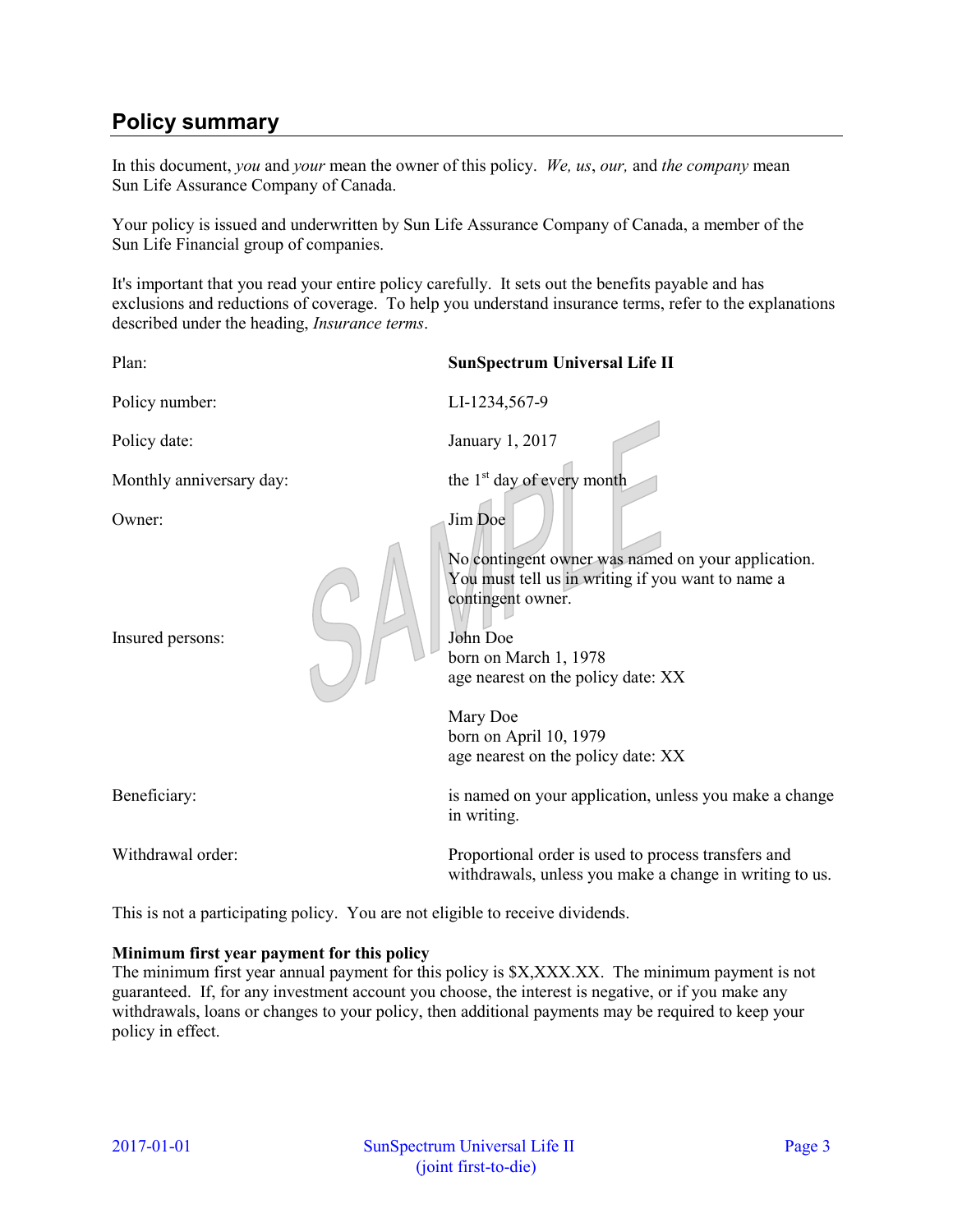# **Policy summary (continued)**

#### **SunSpectrum Universal Life II Joint first-to-die basic insurance coverage**

| nt iirst-to-qie dasic insurance coverage |                                                          |
|------------------------------------------|----------------------------------------------------------|
| Insured persons:                         | John Doe                                                 |
|                                          | Mary Doe                                                 |
| Death benefit type:                      | Insurance amount plus policy fund                        |
| Insurance amount:                        | \$X,XXX,XXX                                              |
|                                          | A death benefit is payable when one of the insured       |
|                                          | persons dies, as described later.                        |
| Survivor benefit:                        | A survivor benefit may be available, as described later. |
| Cost of insurance type:                  | Guaranteed yearly renewable term rates to age 100        |
| Joint age:                               | XX                                                       |
|                                          |                                                          |

### **Schedule of guaranteed annual cost of insurance rates**

Each monthly anniversary day, we deduct money from the policy fund to pay the cost of insurance for this policy. The calculation for monthly cost of insurance is described under the heading, *Calculating the monthly cost of insurance.*

The cost of insurance, for the joint first-to-die basic insurance in effect on the policy date, is payable until the earlier of January 1, XXXX or the date one of the insured persons dies.

The schedule shows the guaranteed annual rate per \$1,000 of insurance.

If any insurance amounts increase, the rates in the schedule below do not apply to the amount of the increase. We determine the cost of insurance rates for the amount of the increase, as described later.

(1) Basic insurance

| Beginning on | (1)    |
|--------------|--------|
| 1 Jan XXXX   | XXX.XX |
| 1 Jan XXXX   | XXX.XX |
| 1 Jan XXXX   | XXX.XX |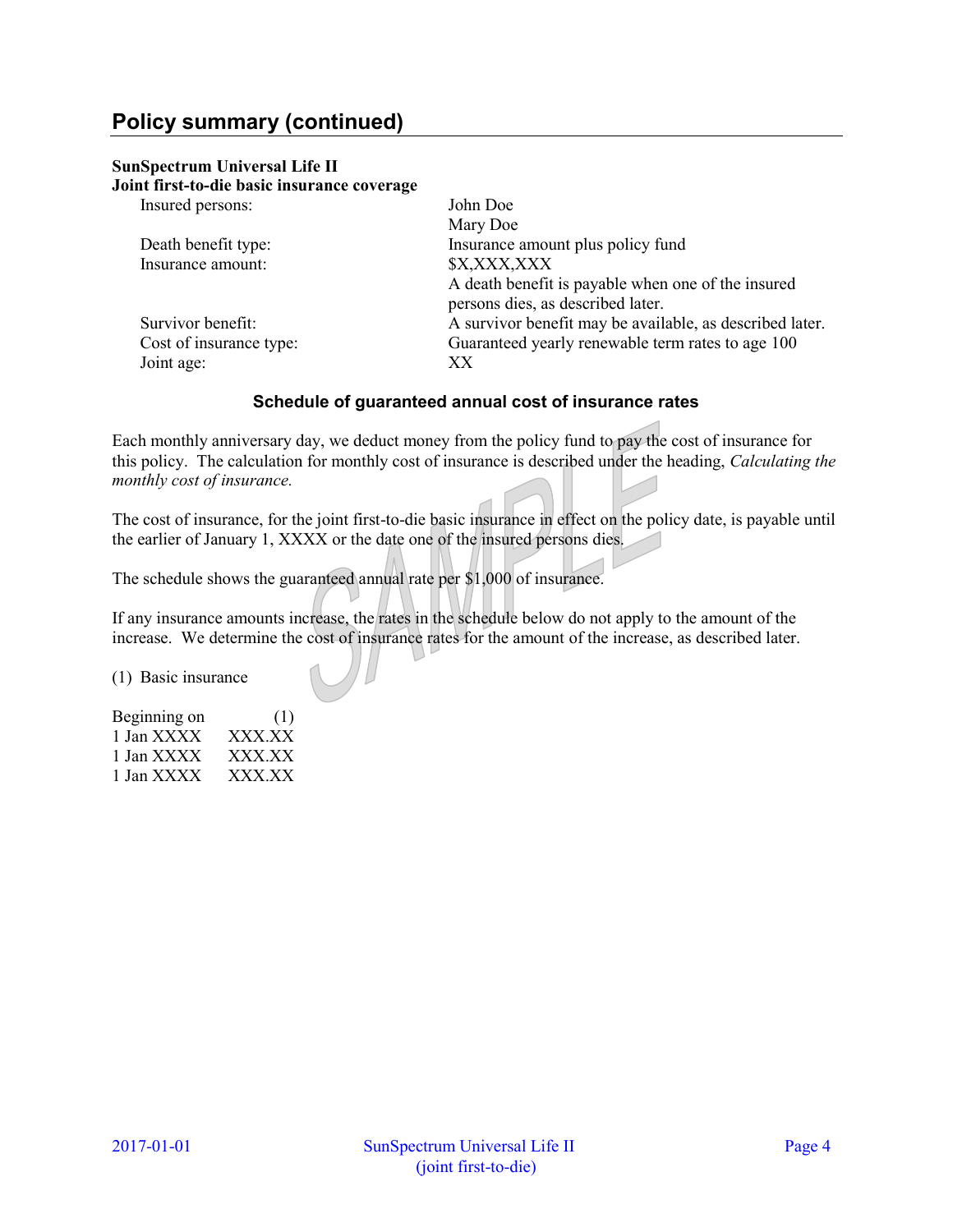# E15000A **Section 1: Insurance provisions**

## E14000A **If you change your mind within 10 days**

You may send us a written request to cancel your policy within:

- 10 days of receiving it from us, or
- 60 days after the policy is issued, whichever date is earlier.

You are considered to have received your policy 5 days after it's mailed from our office, or on the date your advisor delivers it to you.

When we receive your written request we'll refund any amount paid. This is called rescission.

Your decision to cancel your policy is your personal right. When we receive your request to cancel it, all of our obligations and liabilities under this policy end immediately. The cancellation is binding on you and any person entitled to make a claim under this policy, whether their entitlement is revocable or irrevocable.

To cancel your policy, send your request in writing to: Sun Life Assurance Company of Canada 227 King Street South PO Box 1601, Stn. Waterloo Waterloo ON Canada N2J 4C5

## E14005A **Contesting the policy**

The incontestability provisions set out in the provincial or territorial insurance legislation applicable to this policy apply.

#### *Limit on contesting*

We cannot challenge the validity of the policy after it has been in effect continuously for two years from the later of the date it took effect and the date it was last reinstated. If the policy is amended to increase or change a benefit or improve a rating, we cannot challenge the validity of the amendment after it has been in effect continuously for two years from the later of the date the amendment took effect and the date the policy was last reinstated.

#### *Exception to the limit on contesting*

We can challenge the validity of the policy or an amendment at any time in cases of fraud or cases involving a disability benefit.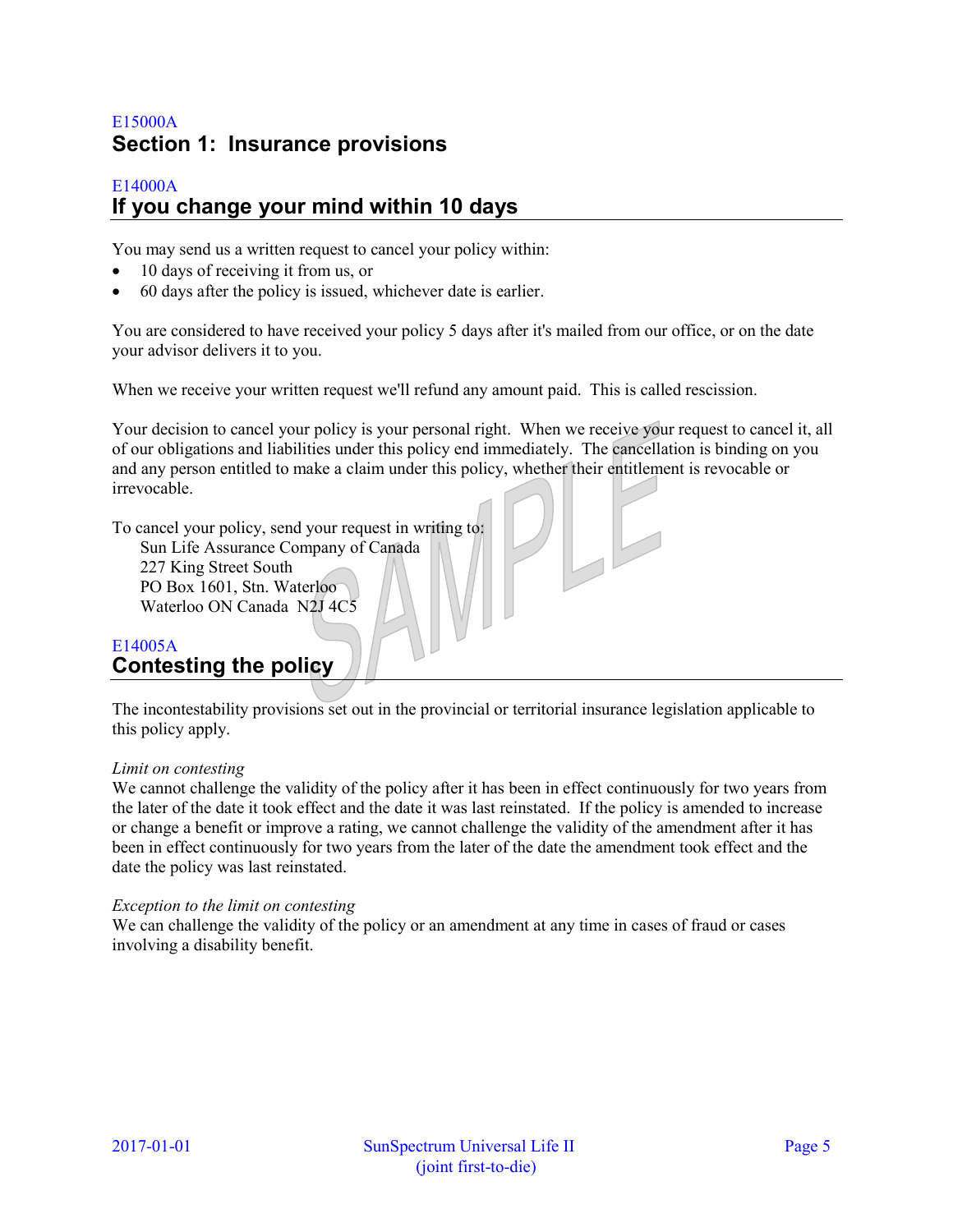## E15010A **About your policy**

SunSpectrum Universal Life II is a flexible payment permanent life insurance policy. It includes insurance benefits you selected on one or more persons. It has a policy fund which includes the activity account and the investment accounts.

Payments must be made to Sun Life Assurance Company of Canada to keep your policy in effect and are subject to a minimum and maximum limit that we determine. We have the right to refuse cash payments.

Any payment we receive at our head office before the Toronto Stock Exchange is closed for the day is applied to your policy effective that day. Any payment we receive at our head office after the Toronto Stock Exchange is closed is applied to your policy effective on the following business day.

Any request for a transfer, withdrawal, policy loan or policy cancellation that we receive at our head office before the Toronto Stock Exchange is closed for the day, is effective that day but processed the following business day. If money is moved to or from an investment account, we may delay the effective date of the transaction for up to 5 business days from the day we receive your request or the day we receive funds.

Payments we receive are held in our general fund. When you invest in any managed investment account you do not:

- acquire any ownership interest in a specific fund
- purchase units, or
- have any legal interest in any security.

## E15020A

## **Death benefit type**

#### **Insurance amount plus policy fund**

The death benefit for the basic insurance coverage in this policy is:

- the insurance amount for the basic insurance coverage
- **plus** the policy fund value
- **minus** the amount of any outstanding policy loans, including interest.

## E15030A **Paying for your policy**

When we receive a payment, money is added to the activity account as long as the total of the payments made during the policy year is below the annual maximum amount for that year to keep the policy tax-exempt. We deduct an amount for premium tax from the amount that is added to the activity account. The amount we deduct for this policy is 2% and is guaranteed to never change.

The activity account earns daily interest at the rate we set. The interest rate is subject to change at any time. The guaranteed minimum interest rate will be at least 90% of the Government of Canada 30-day Treasury Bill rate in effect on the day we set the interest rate, less a management fee of 1.75 percentage points. Under no circumstances will the rate be less than 0%.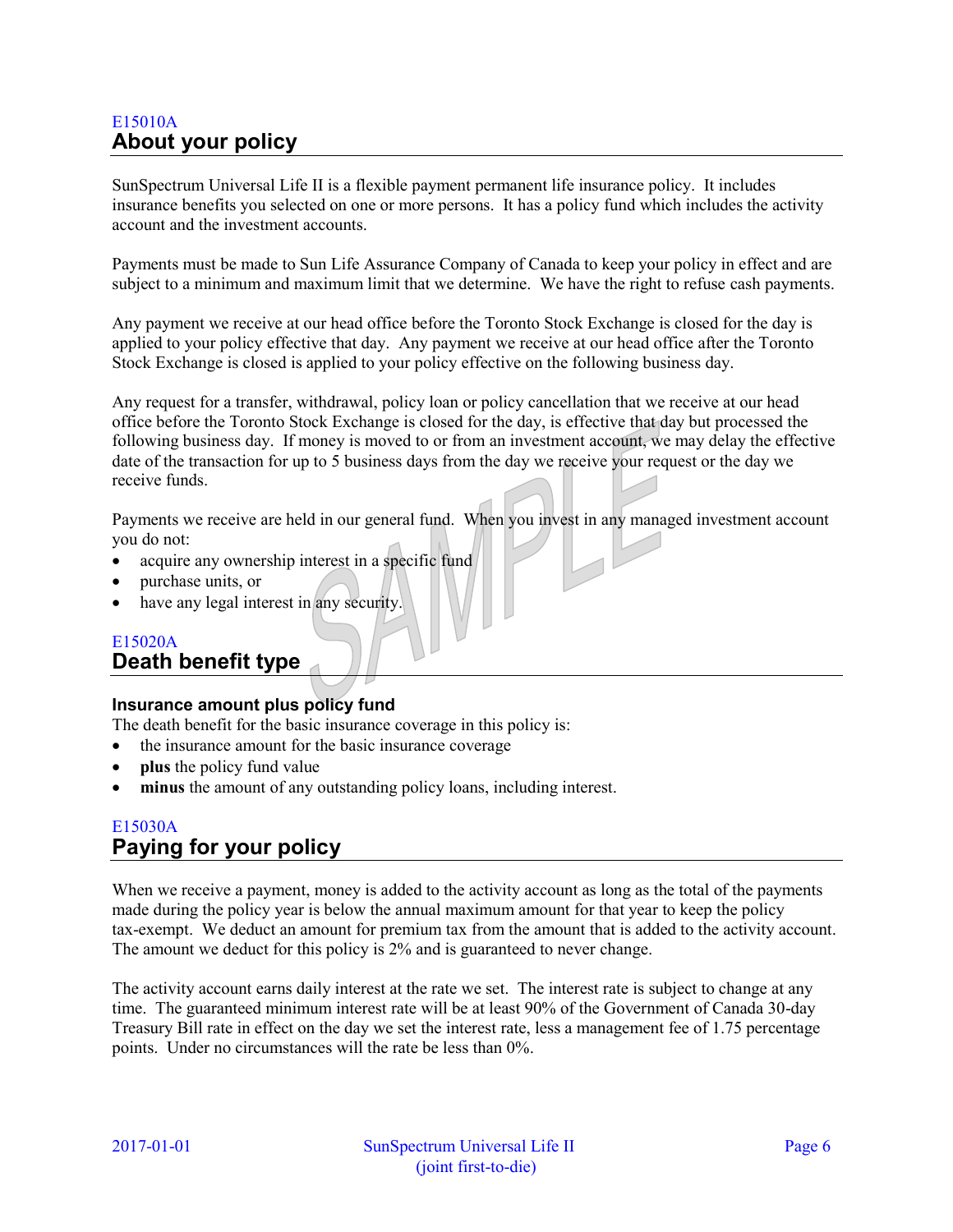## E15040A **Monthly deductions from the policy fund**

Each monthly anniversary day, we deduct money from the activity account to pay for the cost of insurance for the basic insurance coverage and any optional benefits. If there is not enough money in the activity account to pay for the cost of insurance, we will transfer money from your investment accounts according to the withdrawal order you selected, as shown on the *Policy summary*. You may change your withdrawal order at any time. A transaction fee may apply.

### **Proportional withdrawal order**

Proportional order means we transfer money in proportion to the value of your investment accounts on the day of the transfer. If there is not enough money in the activity account and investment accounts, we will transfer money from the service account to pay for the cost of insurance.

For Alternate withdrawal order 1 or 2, if there is insufficient money in the first account, we will take money from the next account until the cost of insurance has been paid.

### **Alternate withdrawal order 1**

- daily interest account (DIA)
- accounts based on the performance of managed funds in proportion to the balance of each of those accounts
- guaranteed interest accounts (GIAs) and, if necessary,
- from the service account.

## **Alternate withdrawal order 2**

- daily interest account (DIA)
- guaranteed interest accounts (GIAs)
- accounts based on the performance of managed funds in proportion to the balance of each of those accounts and, if necessary,
- from the service account.

For all of the withdrawal orders described above, if we transfer money from a GIA layer to pay the cost of insurance, there is no market value adjustment. Money will be taken from the GIA layer closest to maturity and interest will be credited up to the date of the transfer.

If you have money in an account based on the performance of managed funds, and the rate of return negatively impacts your policy fund value, then you may need to make additional payments to ensure there is enough money in the policy fund to pay the required cost of insurance and premium tax.

## E15055A **Calculating the monthly cost of insurance**

The monthly cost of insurance is determined by a number of factors such as an insured person's age, sex, smoking status and health.

The guaranteed annual cost of insurance rates for the basic insurance coverage and any optional benefits in effect on the policy date are shown on the *Schedule of guaranteed annual cost of insurance rates*. If the insurance amount for the basic insurance coverage increases, the rates in effect on the date the change is made apply to the increase.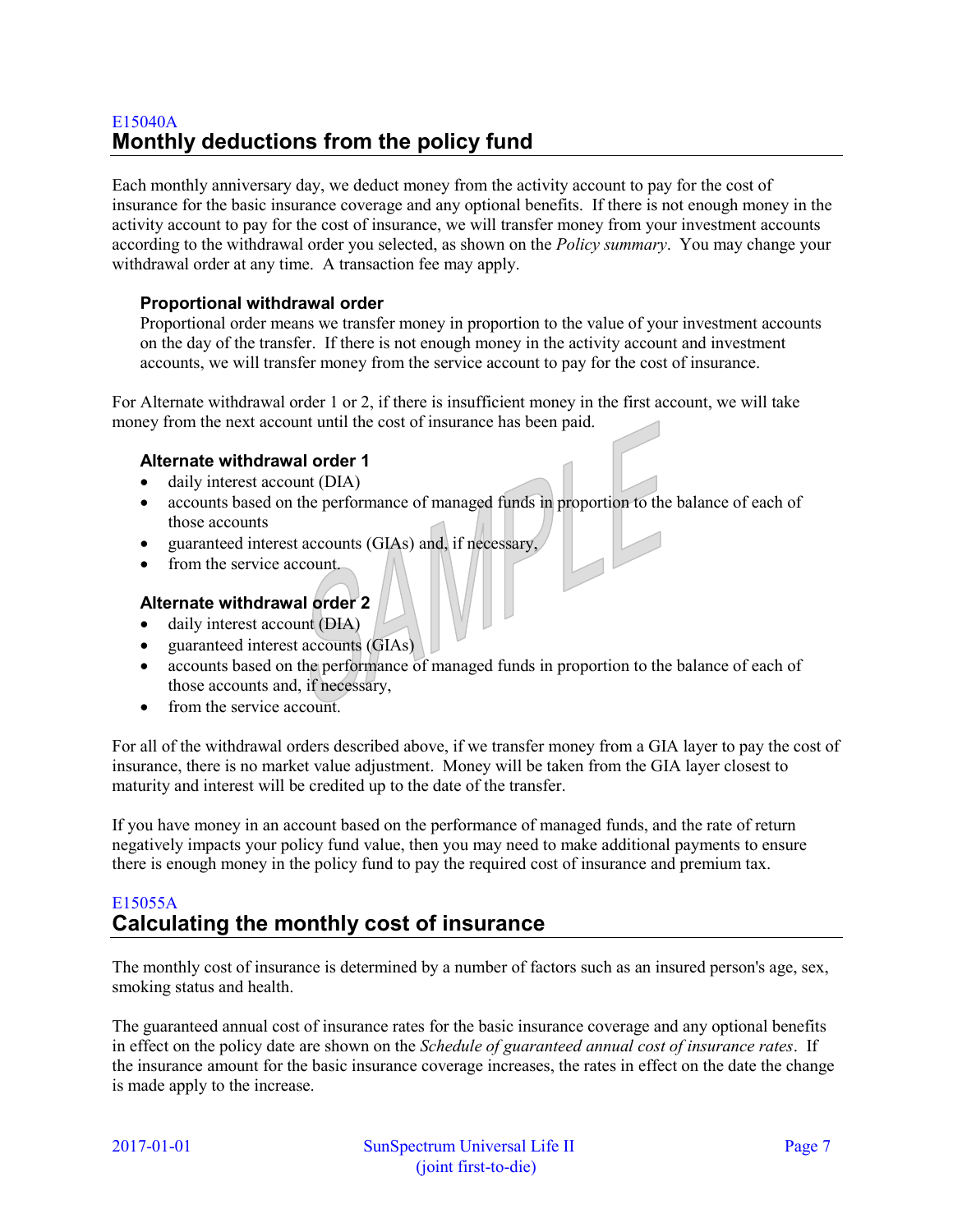Different rates apply to the annual increases in the insurance amount for the basic insurance coverage when the tax-exempt status maintenance method you selected is increase and reverse, as described later. The rates that apply are based on:

- yearly renewable term rates payable to age 100 in effect on the date of each increase, and
- the attained age of the insured person (or attained joint age) on the date of the increase.

#### *You must tell us*

For joint last-to-die basic insurance coverage, when the cost of insurance only has to be paid until the first death, we continue deducting it until you tell us one of the insured persons has died. On the date you tell us, we stop deducting the cost of insurance for the basic insurance coverage that was in effect on the policy date. But we will continue deducting the cost of insurance for any insurance coverage increases made annually to keep your policy tax-exempt. These annual increases have yearly renewable term rates that are payable to age 100.

#### **Basic insurance – cost of insurance**

The monthly cost of insurance for the basic insurance coverage is:

 $(A \times B)$ 

12

where:

 $A =$  the annual cost of insurance per \$1,000 of insurance amount

 $B =$  the insurance amount, divided by 1,000.

## **Total disability waiver benefit – cost of insurance**

The monthly cost of insurance for the *Total disability waiver benefit,* if included in this policy, is:

 $(A \times B)$ 12

where:

 $A =$  the annual cost of insurance per \$100 of the costs in B for the insured person with this benefit

 $B =$  the sum of the annual cost of insurance for the following:

- the basic insurance coverage
- any optional benefits for the insured person with this benefit, excluding the cost for this benefit*,* and
- any *Term insurance benefit for the additional insured person* linked to this insured person, if shown on the *Policy summary*.

This sum is then divided by 100.

#### **Owner waiver benefits – cost of insurance**

The monthly cost of insurance for the *Owner waiver disability waiver benefit* and *Owner waiver death benefit,* if included in this policy, is:

 $(A \times B)$ 12

where:

 $A =$  the annual cost of insurance per \$100 of the costs in B for this policy

 $B =$  the total annual cost of insurance for this policy, excluding the cost for this benefit, divided by 100.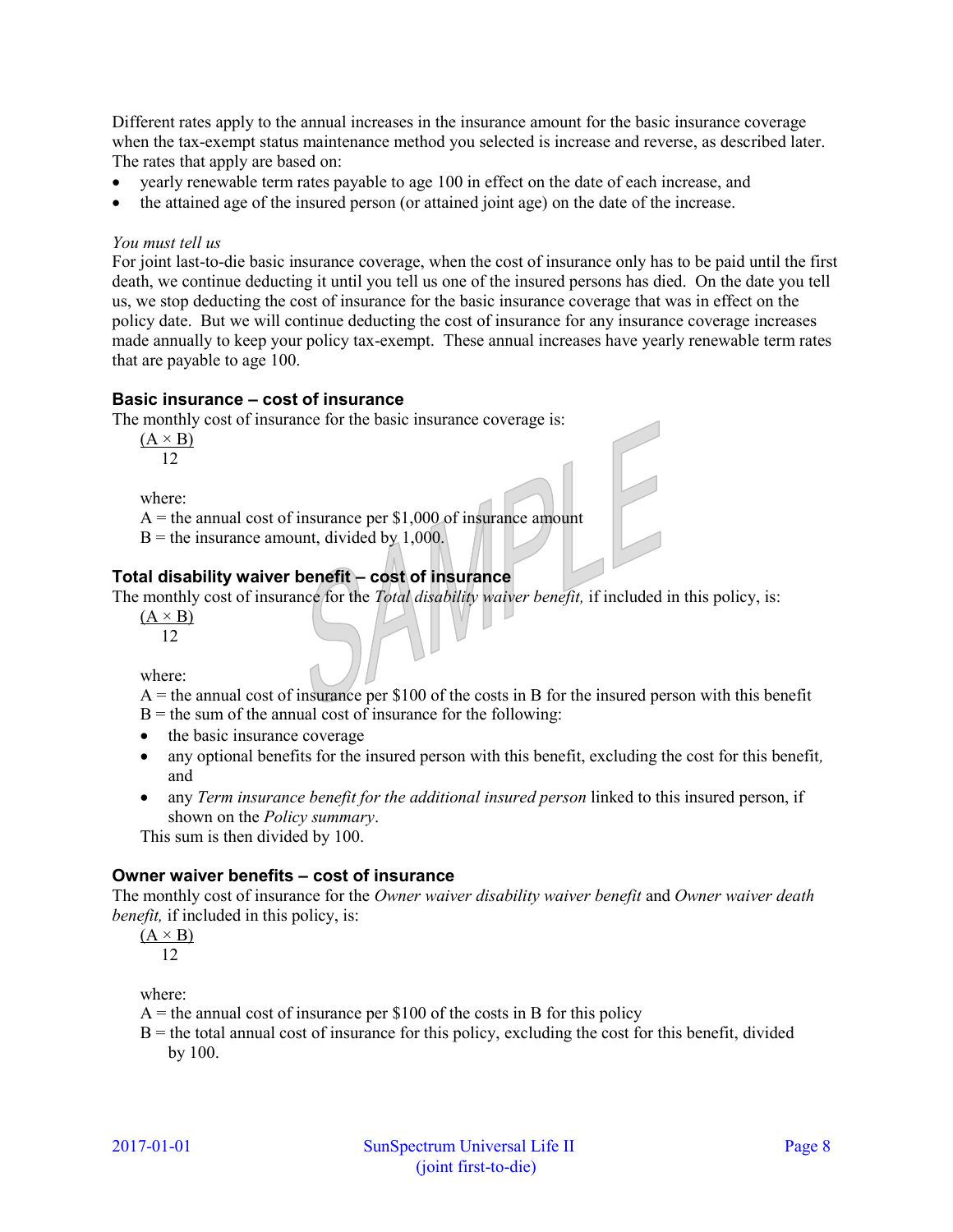## **Other optional benefits – cost of insurance**

The monthly cost of insurance for optional benefits, excluding the *Total disability waiver benefit, Owner waiver disability benefit* and *Owner waiver death benefit*, if included in this policy, is:

 $(A \times B)$ 12

where:

 $A =$  the annual cost of insurance per \$1,000 of insurance amount or option amount for the benefit  $B =$  the insurance amount or option amount for the benefit, divided by 1,000.

## E15065A **Paying a death benefit – insured person's death**

When a death benefit is payable, we pay the named beneficiary for the insured person's insurance coverage. The amount we pay is determined as of the date the insured person died.

We also pay the beneficiary an amount equal to any cost of insurance deducted after the date the insured person died.

If there is a basic insurance coverage on one insured person, that coverage ends when the insured person for that coverage dies.

If there is a joint first-to-die basic insurance coverage, that coverage ends when one of the insured persons for that joint coverage dies.

If there is a joint last-to-die basic insurance coverage, that coverage ends when both the insured persons for that joint coverage have died.

This policy ends on the date the basic insurance coverage in this policy ends. If there is any amount in the service account on the date the insured person(s) for the basic insurance coverage die(s), we pay it to the beneficiary who receives the death benefit.

## **When we will not pay (exclusions)**

We will not pay a death benefit if the insured person dies before reaching the age of 15 days.

For the basic insurance coverage, we will not pay the death benefit\* if any insured person for that coverage takes their own life, regardless of whether the insured person has a mental illness or understands or intends the consequences of their action(s), within 2 years of the later of:

- the most recent date an application for basic insurance coverage on that person was signed
- the policy date, shown on the *Policy summary*
- the effective date of the insurance, if you added it after the policy date, or
- the most recent date your policy was put back into effect, if it has been reinstated.

When we don't pay the death benefit, the basic insurance coverage ends and instead we pay the beneficiary:

- the policy fund value as of the date the insured person died
- **plus** the total cost of insurance we deducted for that insured person's insurance
- **minus** the amount of any outstanding policy loans, including interest.

If the policy has been put back into effect, we'll refund only the cost of insurance that was deducted for that insured person since the most recent date the policy was reinstated.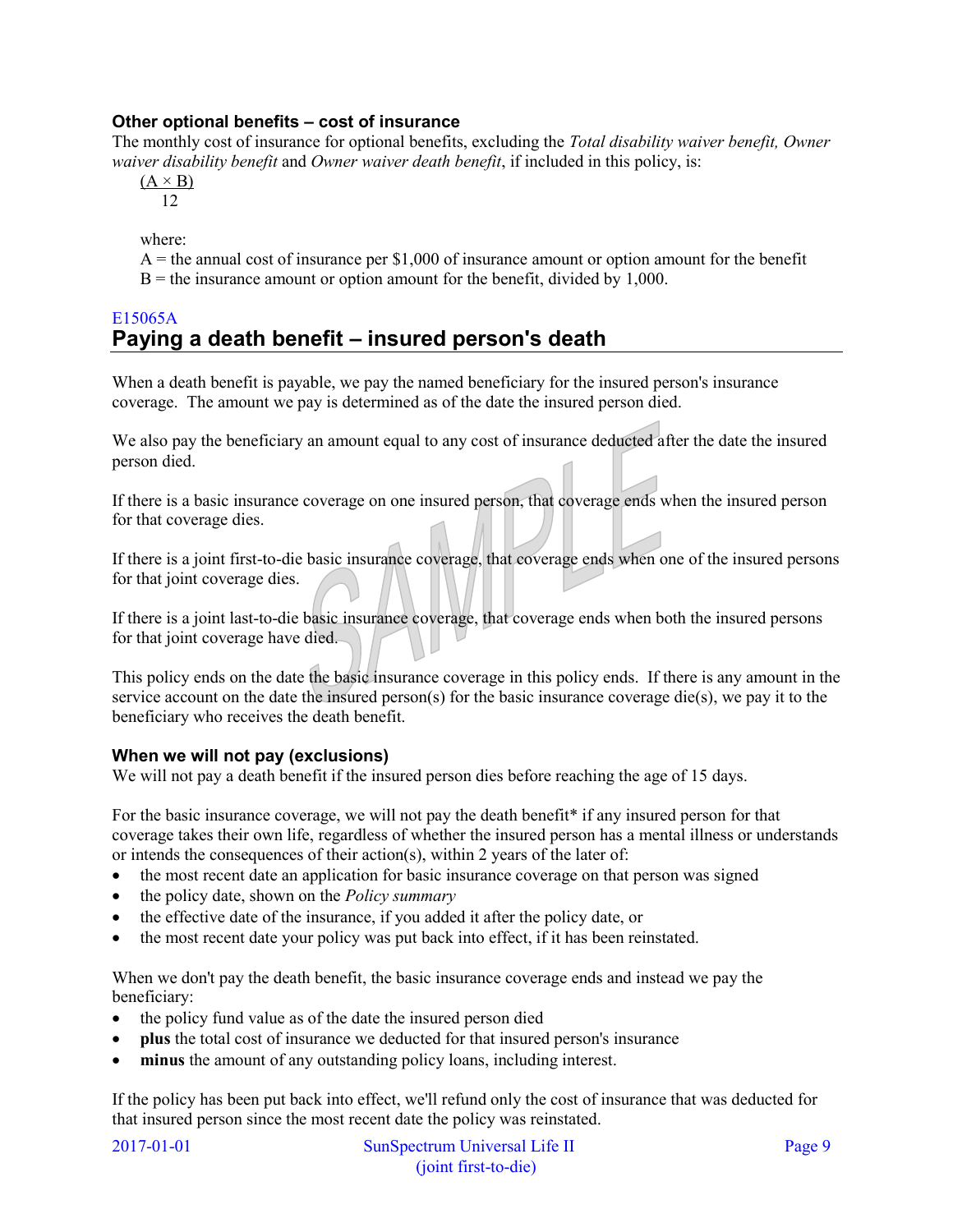If an insured person takes their own life, regardless of whether the insured person has a mental illness or understands or intends the consequences of their action(s), within 2 years of any increase in their basic insurance coverage that you applied for, we will not pay the amount of the increase. Instead, if the basic insurance coverage has been continuously in effect for at least 2 years on the date the insured person dies, we will pay the following amount to the named beneficiary:

- the death benefit we would have paid before the increase
- **plus** the policy fund value as of the date the insured person died
- **plus** an amount equal to the cost of insurance deducted for the increase in the basic insurance death benefit
- **minus** the amount of any outstanding policy loans, including interest.

#### *If you replaced insurance that was issued by us*

\*If any insurance in this policy is the result of replacing insurance that we issued, we determine the death benefit payable for the part that is replacing insurance, based on the effective date of your previous insurance.

# **Making a claim for the death benefit**

To make a claim, contact us at the toll free phone number shown at the beginning of this policy. We will then send the appropriate form to be completed. The person making the claim must complete the form and give us the information we need to assess the claim, including proof that the insured person died while their coverage was in effect.

Physicians may charge a fee to complete certain forms. The person making the claim is responsible for any fee.

Before we pay a death benefit, we must verify the insured person's date of birth. If the date of birth on the application is incorrect, we'll adjust the death benefit to the amount that would have been payable based on the cost of insurance deducted and the correct date of birth.

If more than one of the insured persons die in circumstances where it's uncertain which person survived the other, we determine the oldest person died first.

## E15070A **Survivor benefit**

If one of the insured persons under the joint first-to-die basic insurance coverage dies, you or the surviving insured person, with your written consent, have the right to buy new insurance within 90 days of the death. You may apply for life insurance on the surviving insured person, without giving us new evidence of insurability, but only if the death occurs before the policy anniversary nearest the surviving insured person's  $75<sup>th</sup>$  birthday.

The *Policy summary* shows the insured persons for the joint coverage.

#### **The life insurance policy you may apply for**

You may apply for any life insurance policy we offer when you apply, subject to the terms and conditions of that policy and our administrative rules. Your application must be in a form acceptable to us. The new policy will:

 be determined based on the information about the surviving insured person in the application we received for the joint coverage in this policy

2017-01-01 SunSpectrum Universal Life II Page 10 (joint first-to-die)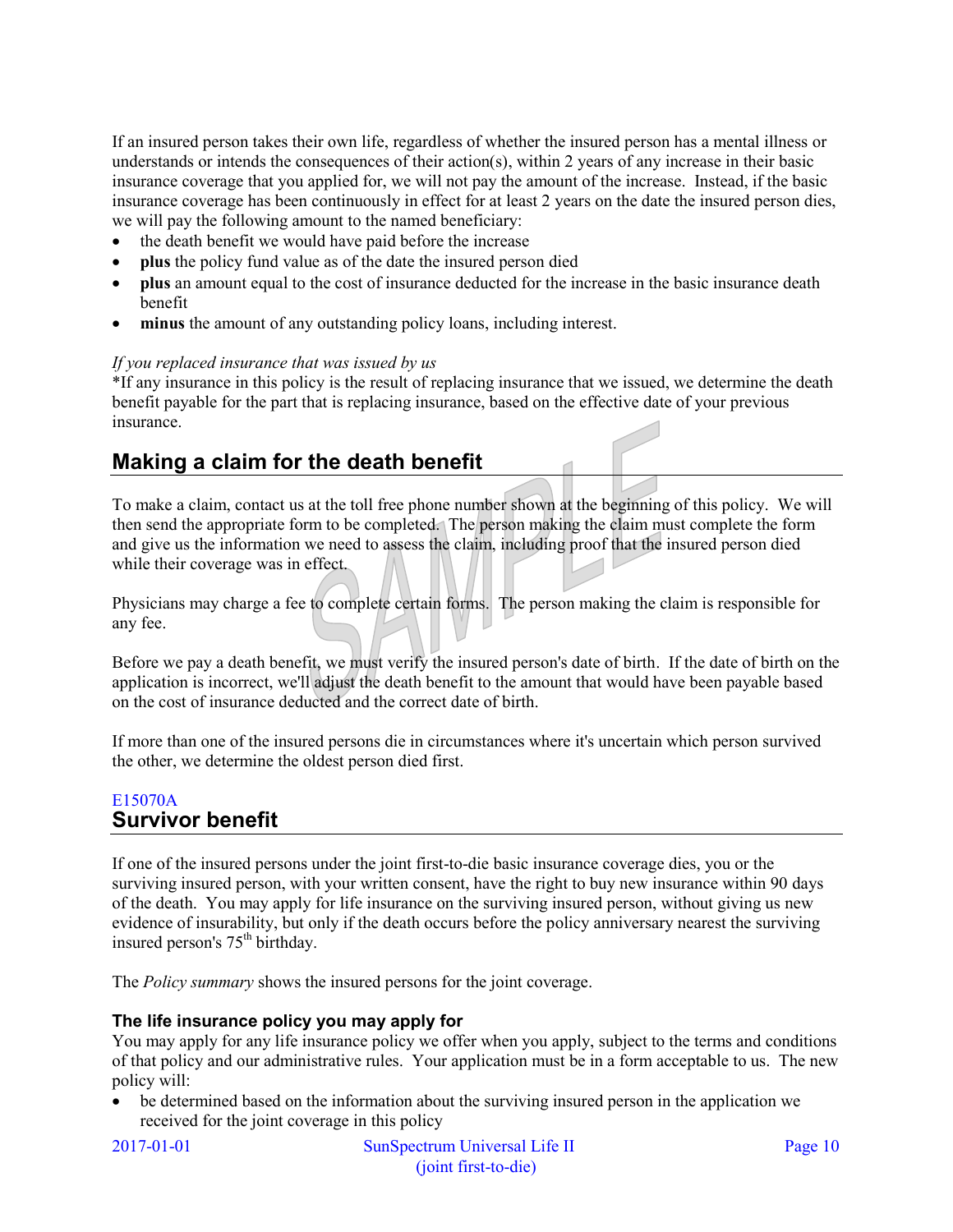- depend on our rules about the age of the surviving insured person and the amount of insurance
- have an insurance amount that is not greater than the insurance amount of the joint coverage in this policy, as determined on the date the first insured person died, and
- not include any optional benefits that are in this policy, except as described below, a disability waiver benefit on the surviving insured person.

If this policy includes a *Total disability waiver benefit* on the surviving insured person, a similar benefit may be included in the new policy if:

- we offer a disability waiver benefit, and
- you request the benefit.

*If we're waiving the cost for this policy because the surviving insured person is totally disabled* If we are waiving the cost of insurance for this policy because the surviving insured person is totally disabled, we will waive the cost for the new policy while they continue to be disabled. We consider the insured person to be totally disabled according to the disability waiver benefit in effect when we approved the disability claim.

If we receive an application for more insurance than we offer under the Survivor benefit, we require new evidence of insurability that we consider satisfactory.

## **Paying for the new life insurance**

The amount you are required to pay for the new life insurance policy will be based on:

- the same evidence of insurability for the surviving insured person we used to determine the cost for the joint coverage in this policy
- the rates we charge for the new insurance on the date you apply, and
- the age of the surviving insured person on the date you apply.

## **When the benefit ends**

The Survivor benefit ends on the earliest of:

- the policy anniversary nearest the youngest insured person's  $75<sup>th</sup>$  birthday
- the date the new life insurance policy on the surviving insured person takes effect
- the date the surviving insured person dies
- 90 days after the date one of the insured persons for the basic insurance coverage dies, or
- the date this policy ends.

## E15075A **Automatic survivor death benefit**

If the surviving insured person under the joint first-to-die coverage dies, we may pay an additional death benefit. The automatic survivor death benefit amount is equal to the death benefit for the joint coverage.

#### **When we pay**

When the surviving insured person dies before the policy anniversary nearest their  $75<sup>th</sup>$  birthday, we pay the automatic survivor death benefit if:

- the surviving insured person dies within 90 days after the date the first person dies, and
- you did not apply for a new life insurance policy as described under *Survivor benefit.*

We pay the death benefit to the estate of the surviving insured person.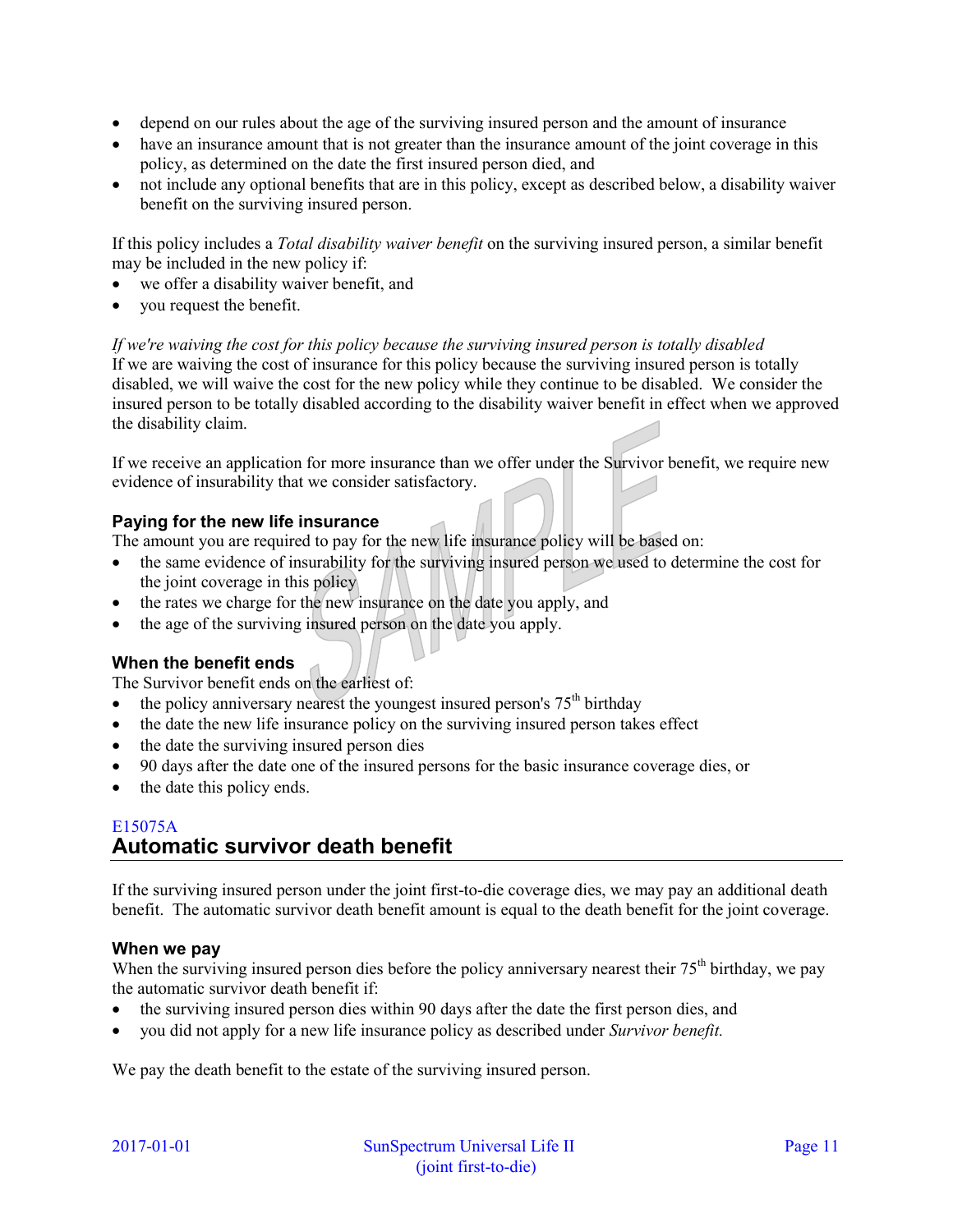## **When we will not pay (exclusions)**

We will not pay an Automatic survivor death benefit if either of the insured persons takes their own life, regardless of whether the insured person has a mental illness or understands or intends the consequences of their action(s), within 2 years of the later of:

- the most recent date the application for the joint coverage was signed
- the policy date, shown on the *Policy summary*
- the effective date of any increase to the insurance that you requested and we approved, after the policy date, or
- the most recent date your policy was put back into effect, if it has been reinstated.

### **Making a claim**

To make a claim, call your advisor or contact us at the toll free phone number shown at the beginning of this policy. We will send the appropriate form to be completed. The person making the claim must give us any information we need to assess the claim, including proof that the insured person died while this benefit was in effect.

Physicians may charge a fee to complete certain forms. The person making the claim is responsible for any fee.

### **When the benefit ends**

The Automatic survivor death benefit ends on the earliest of:

- the policy anniversary nearest the surviving insured person's  $75<sup>th</sup>$  birthday
- the date a new life insurance policy on the surviving insured person takes effect
- the date the surviving insured person dies
- 90 days after the date one of the insured persons for the basic insurance coverage dies, or
- $\bullet$  the date this policy ends.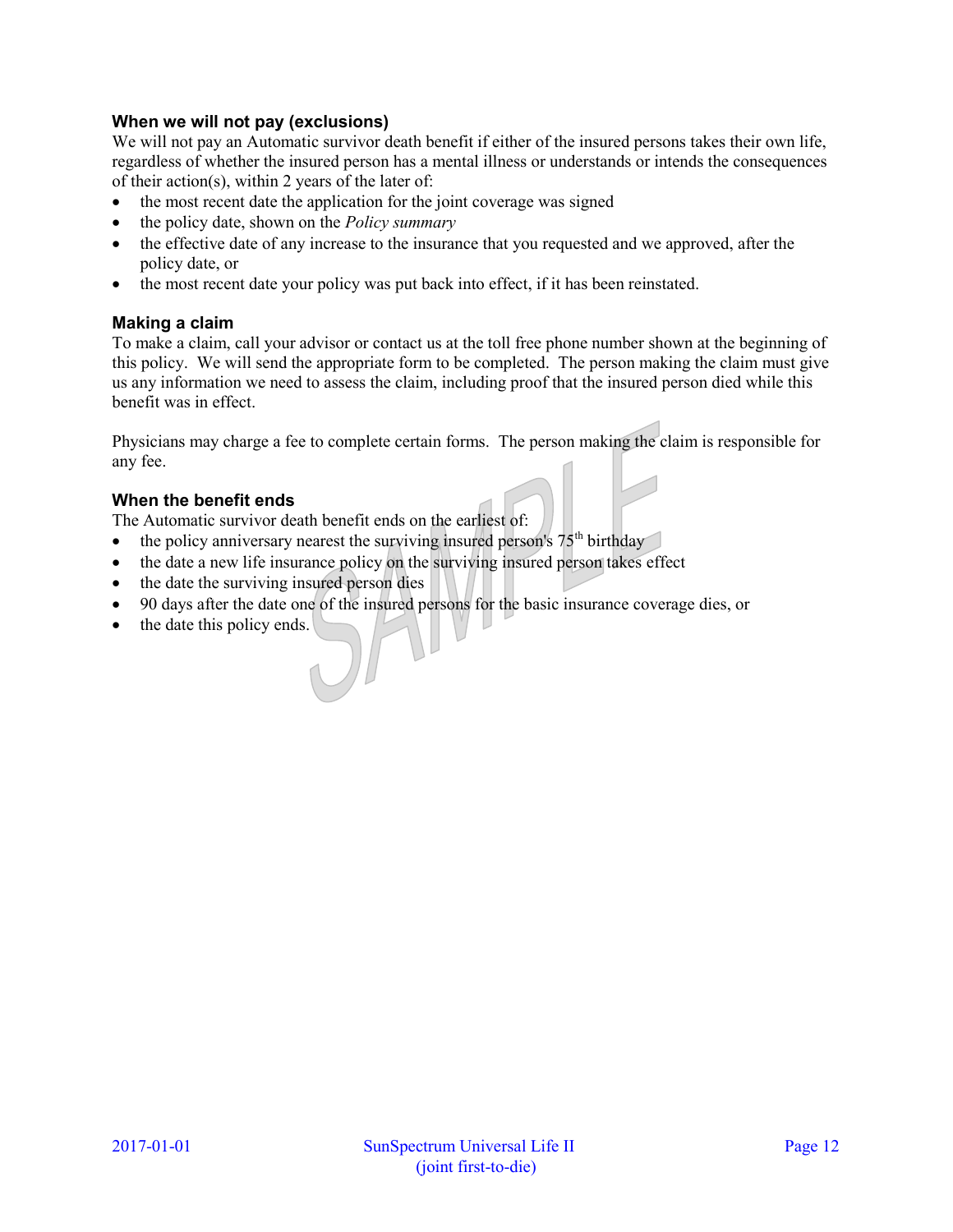## E15085A **Section 2: Investment provisions**

## E15095A **Policy fund value**

Your policy fund value is the total amount in the activity account plus the total of your investment accounts.

We will limit the amount of money you may have in your policy fund, based on the tax-exempt limit. This is described later in your policy under the heading, *Maintaining the tax-exempt status of your policy*.

You may make withdrawals from your policy fund. This is explained later under the heading, *Withdrawing money from your policy*.

You may borrow money from your policy. This is explained later under the heading, *Borrowing money from your policy (policy loans)*.

In addition, we may deduct transaction fees from your policy fund. These are explained later in your policy under the heading, *Transaction fees*.

## E15105A **Investment accounts**

Several investment accounts are included in your policy: daily interest account (DIA), guaranteed interest accounts (GIAs) and accounts based on the performance of managed funds. Your investment mix is the investment accounts and the percentages you selected for those accounts. You may change the accounts or percentages or both at any time by sending us your written request. We may charge a transaction fee.

Each of your investment accounts must have a minimum amount of \$100. All subsequent payments and transfers to each account must also be at least \$100.

## **Transfers to your investment accounts**

Provided the cost of insurance has been paid, money will be transferred from the activity account after the minimum amount for all selected accounts is met, according to your investment mix. Transfers are also processed on a monthly anniversary day if the minimum amount for all accounts is met.

*Example: assume the investment mix is Sun Life Managed Account A 10% and Sun Life Managed Account B 90%*

- A minimum of \$1,000 must be in the activity account to meet the minimum required amount for this investment mix before a transfer can be made to the two selected investment accounts.
- Once \$1,000 is in the activity account, then  $$100 (10\% \text{ of } $1,000)$  will be transferred to the Sun Life Managed Account A account and \$900 (90% of \$1,000) will be transferred to the Sun Life Managed Account B account.
- If \$990 was in the activity account, money would not be transferred from the activity account to the selected accounts. With the investment mix of Sun Life Managed Account A 10% and Sun Life Managed Account B 90%, there is only \$99 (10% of \$990) available to be transferred to the Sun Life Managed Account A account and that does not meet the minimum requirement of \$100 for all selected accounts.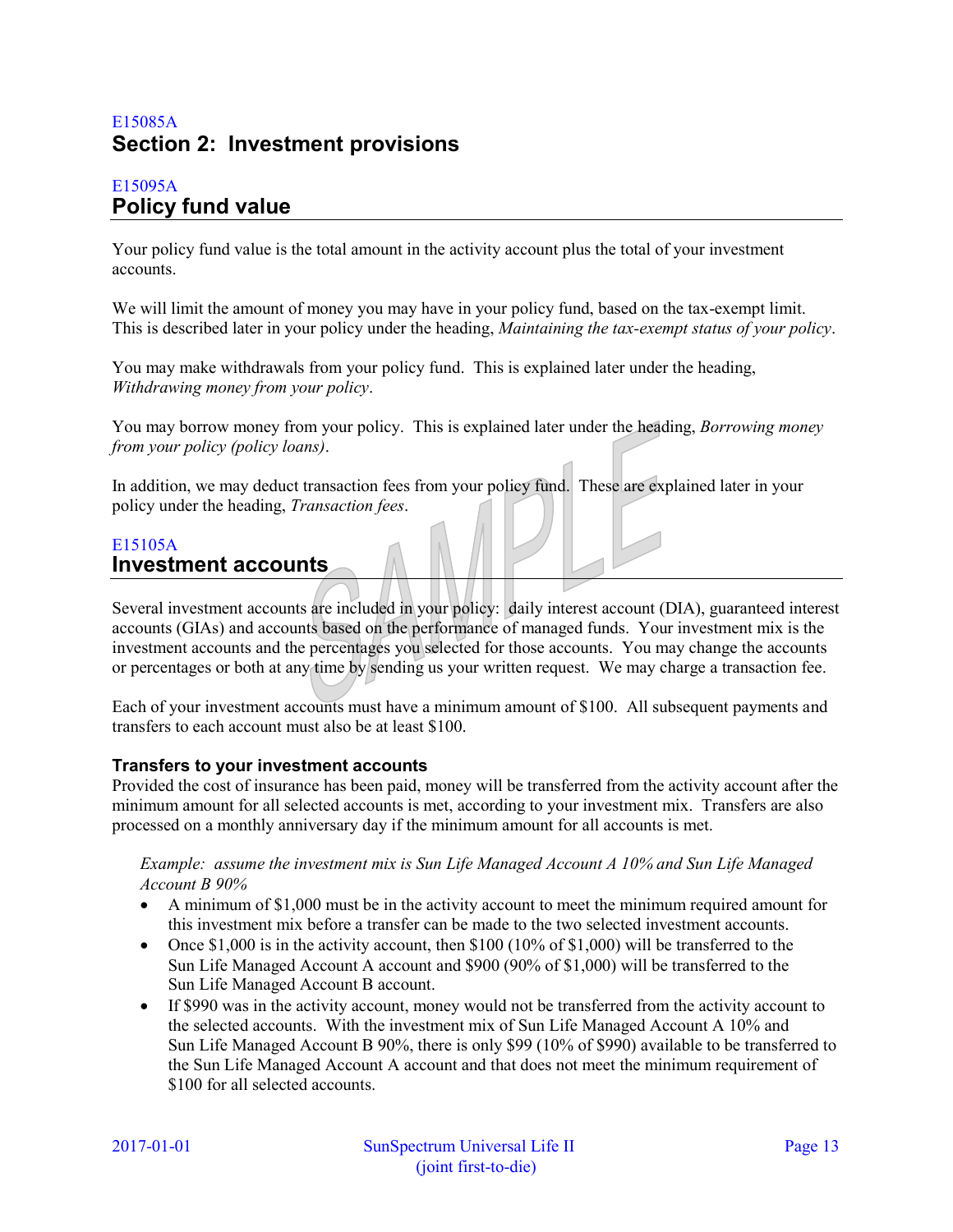#### *Daily interest account (DIA)*

This account earns daily interest at the rate we determine. The interest rate is subject to change at any time. The guaranteed minimum interest rate will be at least 90% of the Government of Canada 30-day Treasury Bill rate in effect on the day we set the interest rate, less a management fee of 1.75 percentage points. Under no circumstances will the rate be less than 0%.

#### *Guaranteed interest accounts (GIAs)*

Guaranteed interest accounts are available in terms of 1, 3, 5 and 10 years. Each time money is transferred to a GIA, we establish a new layer for that amount with a specific maturity date and interest rate. The interest rate remains in effect for the full term of that account and interest is credited daily. Interest is compounded annually.

For each GIA, the guaranteed minimum interest rate will be at least 90% of the Government of Canada Bond rate with the same term, less a management fee of 1.75 percentage points. Under no circumstances will the rate for any GIA account be less than  $0\%$ .

If Government of Canada Bonds with the same term are not available, we will use our best estimate to determine what the rate would be if a bond with the same term were available.

When a GIA layer matures, we follow the selection you made on your application to either:

- apply the balance of the GIA layer to a new GIA account for the same term, or
- transfer the value including interest at the maturity date to the activity account. Money will be transferred from the activity account after the \$100 minimum amount for all your investment accounts is met according to your investment mix.

You may change your selection at any time.

We may change GIA accounts available to you at any time. If you have money in a discontinued account we'll tell you in advance. If you do not reply within the time specified in the notice, we will continue to follow your investment instructions except that money that would otherwise be transferred to a discontinued GIA account will be transferred to a GIA account with the next shortest term. We will always offer a GIA account with a 0% guaranteed minimum interest rate.

#### *Accounts based on the performance of managed funds*

The accounts offer returns based on the performance of designated funds managed by a fund manager that we select. Account balances will be adjusted daily. Each daily adjustment may increase or decrease the balance of the account, depending on the rate of return.

When you invest in any managed investment account you do not:

- acquire any ownership interest in a specific fund
- purchase units, or
- have any legal interest in any security.

We may change, merge, or withdraw accounts at any time. If we change or merge accounts in which you have a balance, we will tell you in advance and provide information about other accounts that are available.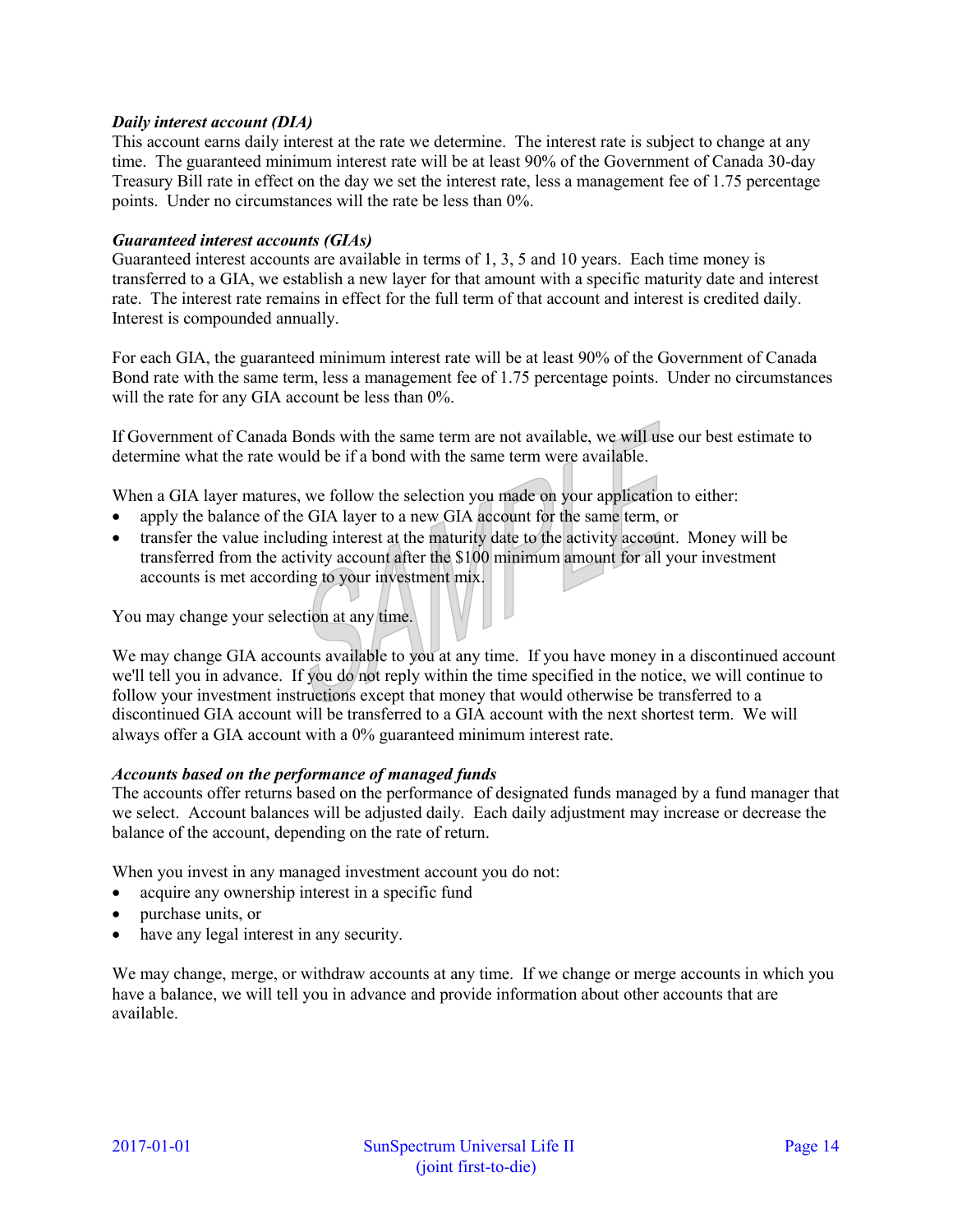If we withdraw an account in which you have a balance, we will transfer the balance for that account to another account with similar investment objectives and tell you in advance. If there are no accounts with similar investment objectives, a transfer will be made to the activity account. If money is transferred to the activity account and the \$100 minimum amount is met for all remaining selected accounts, the money will then be transferred according to your investment mix.

The daily rate of return for this account on a business day is:

- the Canadian dollar rate of return on the designated fund, which reflects the fund manager's expenses and fund distributions
- **minus**, if applicable, an additional annual management fee we charge, divided by the number of expected business days within the calendar year. This additional management fee may change from time to time.

The rate of return is not guaranteed and may be positive or negative. We have the right to revise or correct any rate of return that was based on incorrect information provided by the fund manager.

On a day other than a business day, the daily rate of return is 0%.

## E15110A **Investment bonus**

On the tenth policy anniversary and each anniversary after that, we pay you an investment bonus. Any investment bonus payable on the policy anniversary is added to the activity account and then transferred as described in the *Investment provisions* section*.*

The investment bonus is 0.25% of (the *average policy fund* value for the previous policy year **minus** the *average policy loan* amount for the previous policy year, including interest).

The *average policy fund* value for the previous policy year is the total of the *monthly average policy fund* values in the 12 months before the policy anniversary, divided by 12.

Each *monthly average policy fund* value is the total of the policy fund values on the current and prior monthly anniversary day, divided by 2.

The *average policy loan* amount for the previous policy year is the total of the *monthly average policy loan* amounts in the 12 months before the policy anniversary, divided by 12.

Each *monthly average policy loan* amount is the total of the policy loan amounts on the current and prior monthly anniversary day, divided by 2.

## E15120A **Maintaining the tax-exempt status of your policy**

According to current Canadian tax law, the money in your policy fund is not taxed if your policy passes the tax-exempt limit test and the money remains in your policy fund. The tax-exempt limit changes annually on the policy anniversary.

If a payment would cause your policy to fail the tax-exempt limit test, we will transfer the excess amount of that payment directly to the service account. Premium tax is not deducted from excess amounts transferred to the service account.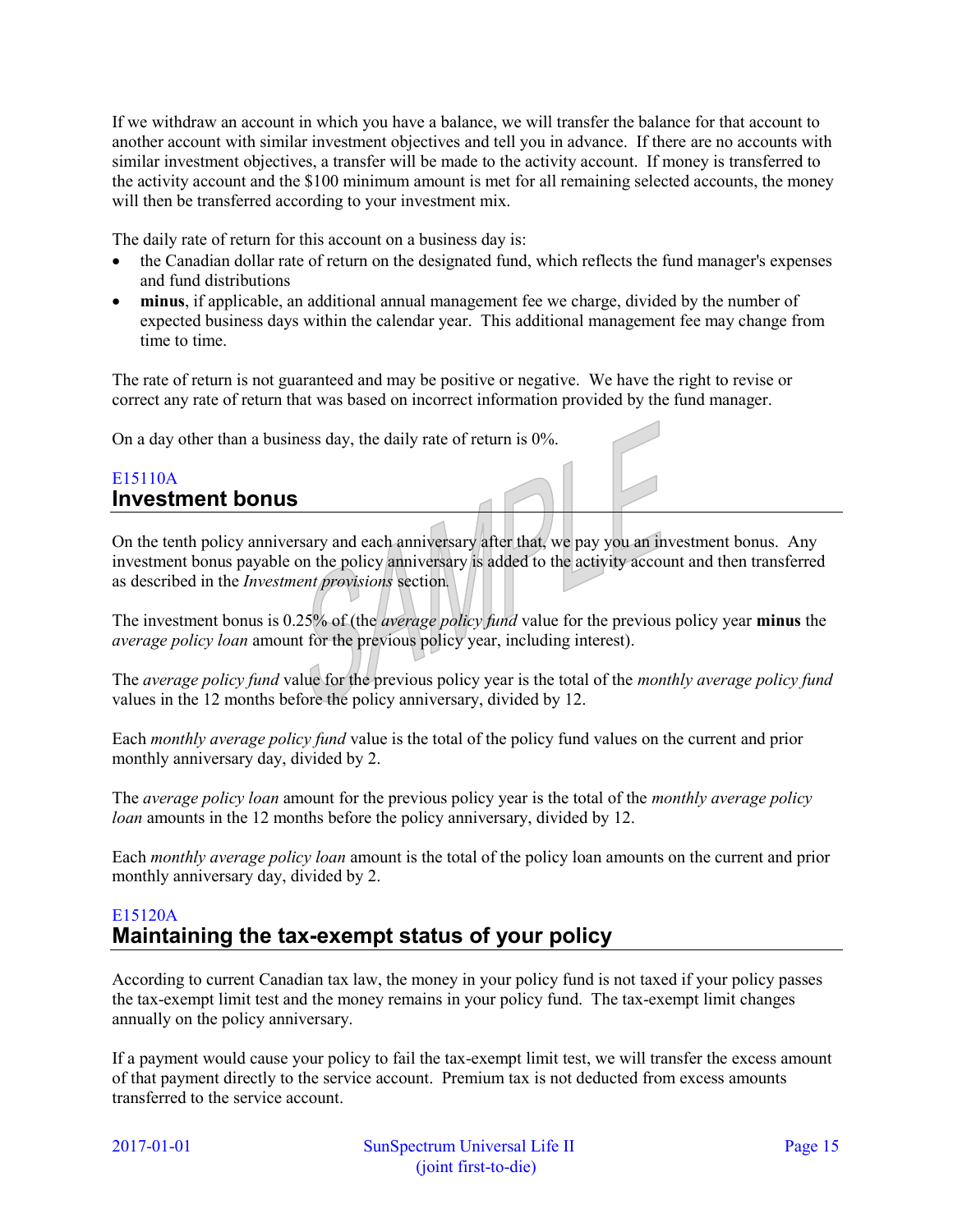At each policy anniversary, if your policy fails the tax-exempt limit test, we make an adjustment to your policy, according to the method you selected, which is one of the following:

- **retain** the amount of the basic insurance coverage, or
- **increase and reverse:** increase the basic insurance amount by the percentage required. The maximum increase is 8% of the cumulative basic insurance amount. We reverse these increases at each future policy anniversary as long as the policy will not lose its exempt status.

The total of the insurance amounts for all basic insurance coverages can never be more than 3 times the total insurance amount for the basic insurance coverage on the policy date and any other increases to the basic insurance coverage that you requested and we approved.

Any excess funds remaining in the policy fund at the policy anniversary date will be transferred to the service account. We withdraw these excess funds from the activity account first, then from the investment accounts, according to your withdrawal order.

When an insurance amount is increased, we establish a new basic insurance coverage for the amount of the increase. The cost of insurance rates that apply to the annual increases are based on:

- yearly renewable term rates payable to age 100 in effect on the date of each increase, and
- the attained age of the insured person (or attained joint age) on the date of the increase.

At each policy anniversary, we will also determine if any money can be transferred from the service account to the policy fund, and still have the policy pass the tax-exempt limit test. This minimizes the tax you pay on the service account. Premium tax is deducted from the amount transferred from the service account to the activity account.

If Canadian tax law changes, we may limit or disallow any transactions or policy changes that affect your policy's tax-exempt status.

# **Service account**

This account earns interest according to the investment option you selected for the service account. Interest earned on the service account is taxable. We may set a maximum amount you may have in the service account.

The service account is not part of the policy fund value.

# **Market value adjustment (MVA) for guaranteed interest accounts**

There is no MVA when money is transferred from:

- any investment account to the activity account to pay for the cost of insurance
- any investment account to the service account, or
- the service account to the activity account.

We may deduct an MVA when you:

- withdraw money from this policy, or
- transfer money between investment accounts.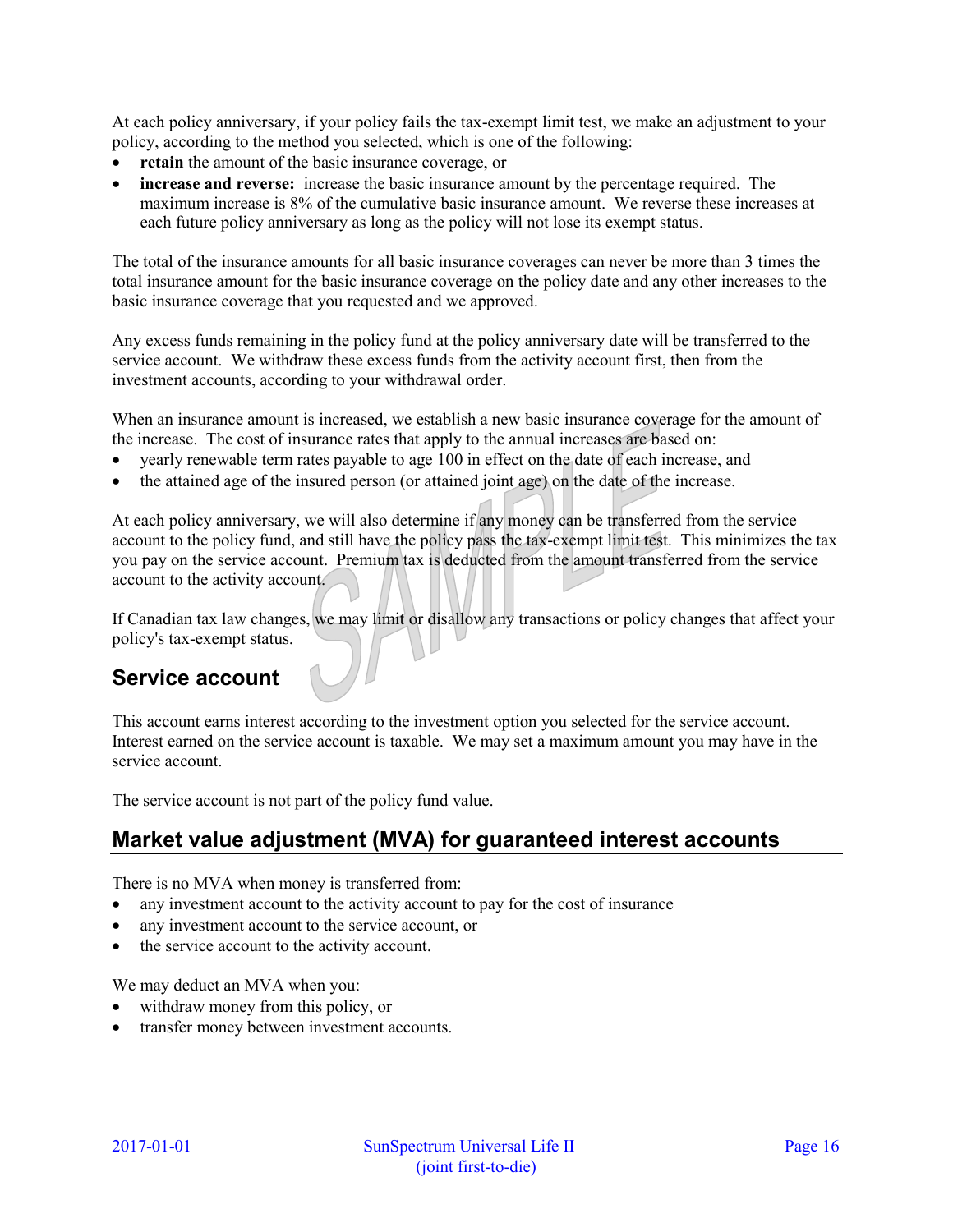For these transactions, we deduct an MVA if:

- money is withdrawn or transferred from a GIA layer before it matures, and
- the current interest rate for a new GIA layer with the same term is greater than the interest rate of the existing GIA layer.

#### *Guaranteed interest account (GIA)*

The MVA = W  $\times$  { 1 - the lesser of 1 and  $[(1 + J)^D \div (1 + K)^D]$ }

where:

 $W =$  amount withdrawn or transferred from the GIA layer

 $D =$  number of days to maturity in the existing GIA layer, divided by 365

 $J =$  interest rate for the existing GIA layer, excluding any investment bonus

 $K =$  current interest rate for a new GIA layer with the same term as the existing GIA.

## **Withdrawing money from your policy**

You may withdraw money from your policy at any time. The minimum withdrawal amount is \$250. We may charge a transaction fee for withdrawals.

Unless you tell us otherwise, we withdraw money from the service account, then from the activity account and then, if necessary, from your investment accounts according to your withdrawal order. When money is withdrawn from a GIA, it will be taken from the layer closest to maturity. Any withdrawal from GIAs may be subject to a market value adjustment.

The maximum amount you may withdraw is:

- the current cash surrender value
- **minus** an amount equal to the previous month's cost of insurance deductions for basic insurance and any optional benefits, multiplied by 12.

The cash surrender value is:

- the policy fund value
- **minus** any outstanding policy loans, including interest
- **minus** any market value adjustment that applies to GIAs
- **plus** any amount in the service account.

You may have to pay tax on withdrawals from your policy fund.

A withdrawal from your policy will reduce the death benefit that is payable by the amount of the withdrawal.

## E15135A **Borrowing money from your policy (policy loans)**

After the first policy year, you may borrow money from your policy fund. The minimum amount you may borrow is \$250. We may charge a transaction fee. We charge interest on any loan.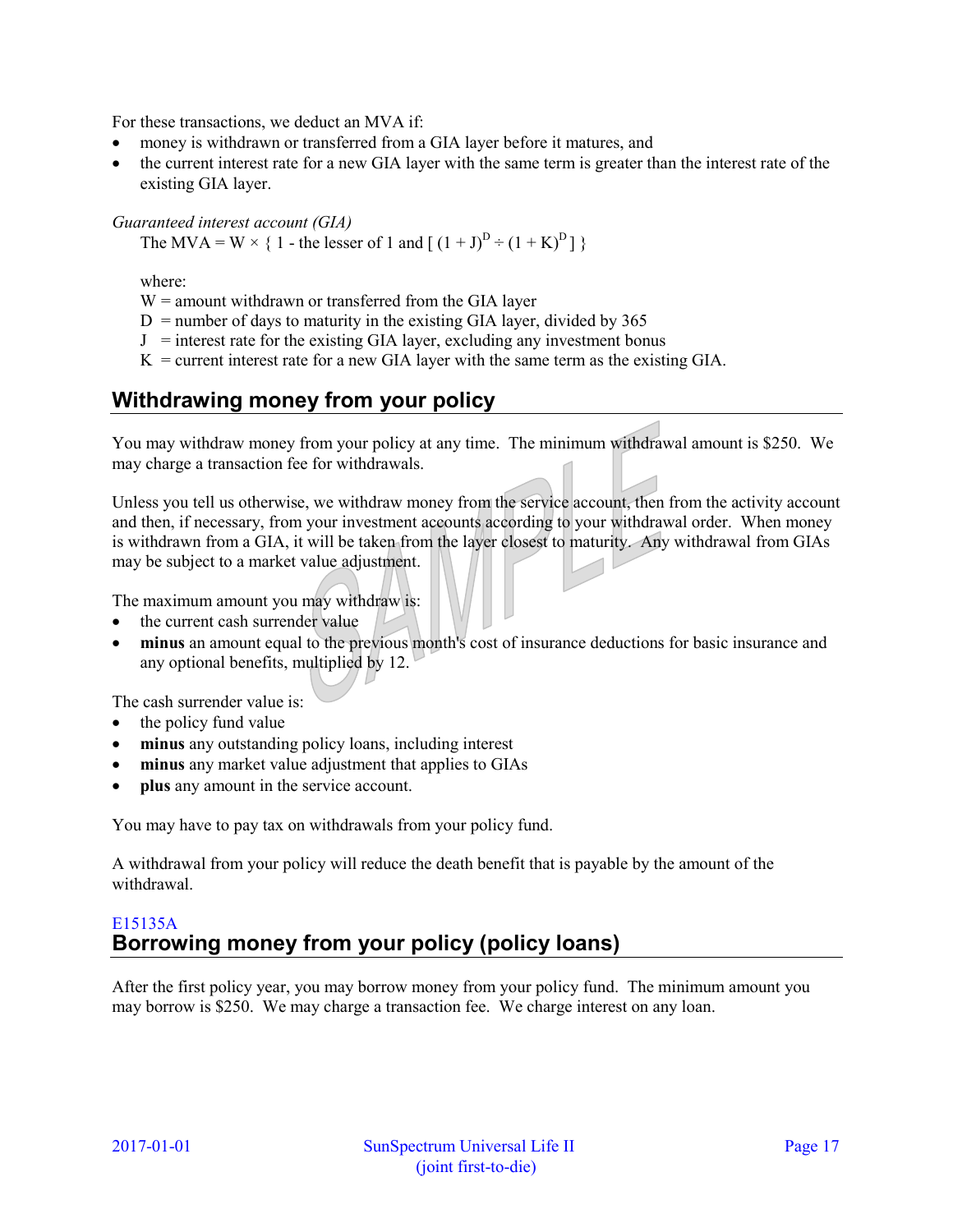The maximum amount you may borrow is:

 ${75\% \times (A - B)} - C - {D \times (1 + E)}$ 

where:

- $A =$  the policy fund value
- $B =$  any market value adjustment that applies to GIAs
- $C = \text{cost of insurance deductions}$  for basic insurance and any optional benefits for the previous month, multiplied by 12
- $D =$  any outstanding policy loans, including interest
- $E =$  the current loan interest rate, divided by 100.

We charge interest on the loan each day. The interest is compounded annually. This means the interest accumulates and we add it to the balance of the loan at the end of the policy year. We set the interest rate on the date the loan is taken and tell you the interest rate charged on the loan. At each policy anniversary, we change the interest rate to the rate we would charge on new loans on your policy on that date, whether a new loan is taken or not.

If the amount of your policy loan, including interest, becomes greater than your policy fund, your policy will end 31 days later unless we receive a payment within that period to keep your policy in effect. We set the minimum amount of this payment.

You may repay your policy loan at any time.

If a loan is outstanding at the time a death benefit is payable, the amount of the loan plus interest will be deducted from the amount we pay to the beneficiary.

## E15145A **Accessing the policy fund when disabled, ill or injured**

You may make one withdrawal from your policy fund each time an insured person becomes disabled, ill or injured as defined below. The minimum and maximum amount you may withdraw is described under the heading, *The amount you may withdraw.* You may make this withdrawal without incurring a taxable disposition, based on tax rules in effect as of the policy date. The tax rules may change at any time, without notice. The tax rules in effect on the date you request a withdrawal will apply.

## **Qualifying to make a withdrawal from your policy fund**

Each disability must continue for at least 60 consecutive days. To be considered disabled in any of the four categories of disability (occupationally disabled, critically disabled due to illness or injury, critically disabled due to deteriorated mental ability and critically disabled - terminal illness) set out below, the insured person must be:

- under the active, continuous and medically appropriate care of a physician, or other health care practitioner acceptable to us
- following the treatment prescribed and any other recommendations made by a physician or health care practitioner, and
- occupationally disabled or critically disabled as defined below.

## **Occupationally disabled**

To be considered occupationally disabled under this provision, the insured person must, as a result of illness or injury, qualify under one of the following: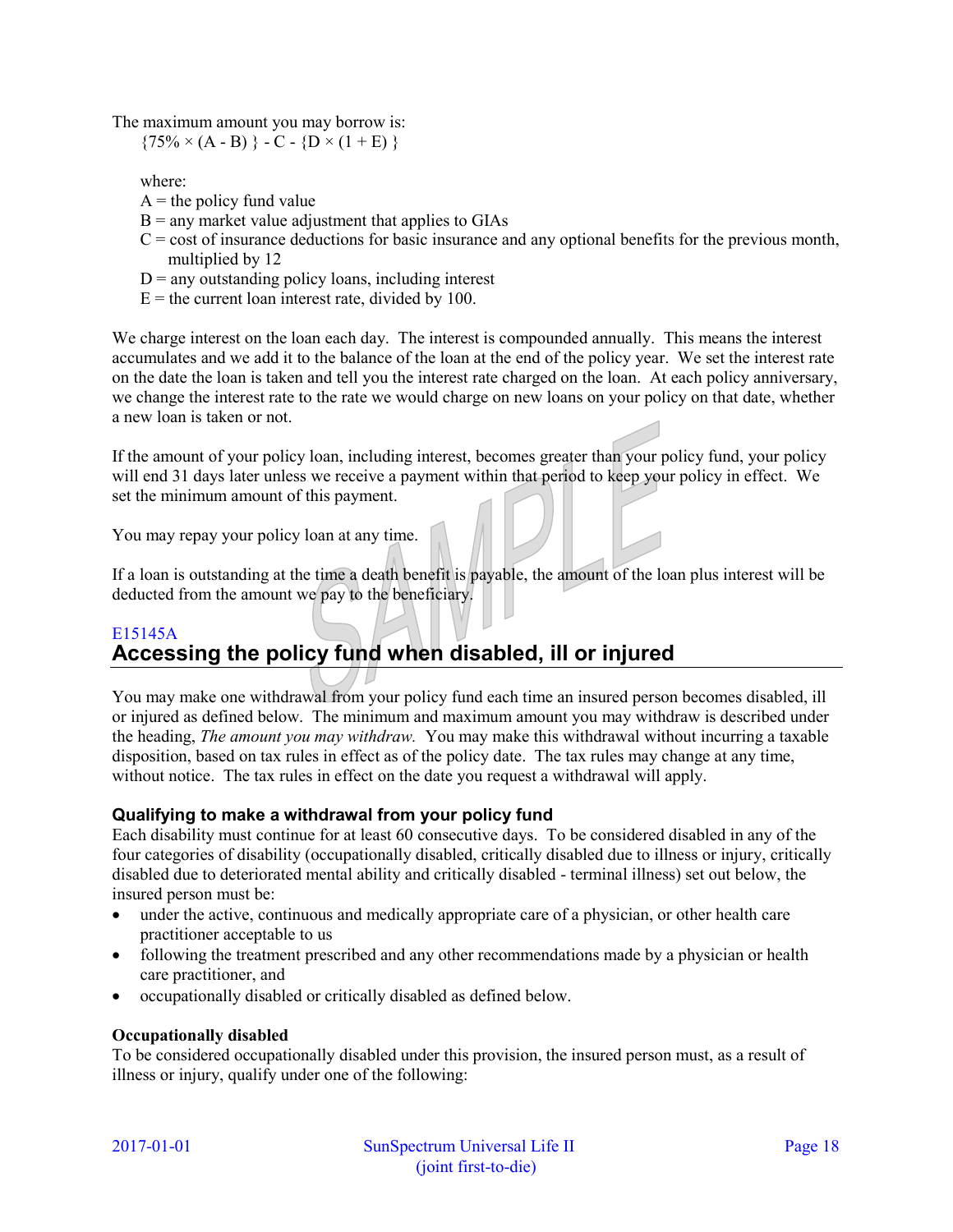#### *Disabled while employed*

- if the insured person is unable to perform the essential duties of their own occupation, and is not earning money or profiting from any occupation, or
- if the insured person is earning money or profiting from an occupation but they have experienced a loss of income of at least 50% over 60 consecutive days compared to the earned income from their own occupation during the 60 days immediately before the day they became disabled.

#### *Disabled while unemployed or retired*

 if the insured person is unemployed or retired on the date they become disabled, the insured person is unable to perform the essential duties of their last regular occupation.

#### *Disabled while employed in the home*

 if the insured person is responsible for maintaining their home or caring for immediate family members, the insured person is unable to perform all of the essential duties of maintaining that home or caring for those individuals.

### *Disabled while a student*

If the insured person is a student on the date they become disabled and their attained age is 18 or older on that date, and they are unable to:

- attend or participate as a student in an education program, or
- perform any occupation for earnings or profit within their education, training or experience.

If the insured person's attained age is less than 18, we consider them to be disabled if, as a result of illness or injury, they require the presence of an adult attendee in order to participate in an education program.

### **Critically disabled - due to illness or injury**

Critically disabled means the insured person, as a result of illness or injury, is unable to perform one or more of the activities described below. The activities are:

#### *Bathing*

Bathing means washing oneself:

- in a bathtub or shower, including getting in and out of the bathtub or shower, or
- by sponge bath.

#### *Dressing*

Dressing means putting on, taking off, fastening and unfastening:

- clothing, and
- medically necessary braces or artificial limbs.

An insured person is not dependent for dressing if reasonable alterations to or changes in the clothing they usually wear would enable them to dress without substantial physical assistance.

#### *Feeding*

Feeding means the insured person's ability to get food into their body:

- through the mouth, or
- by a feeding tube.

Feeding does not include cooking or preparing a meal.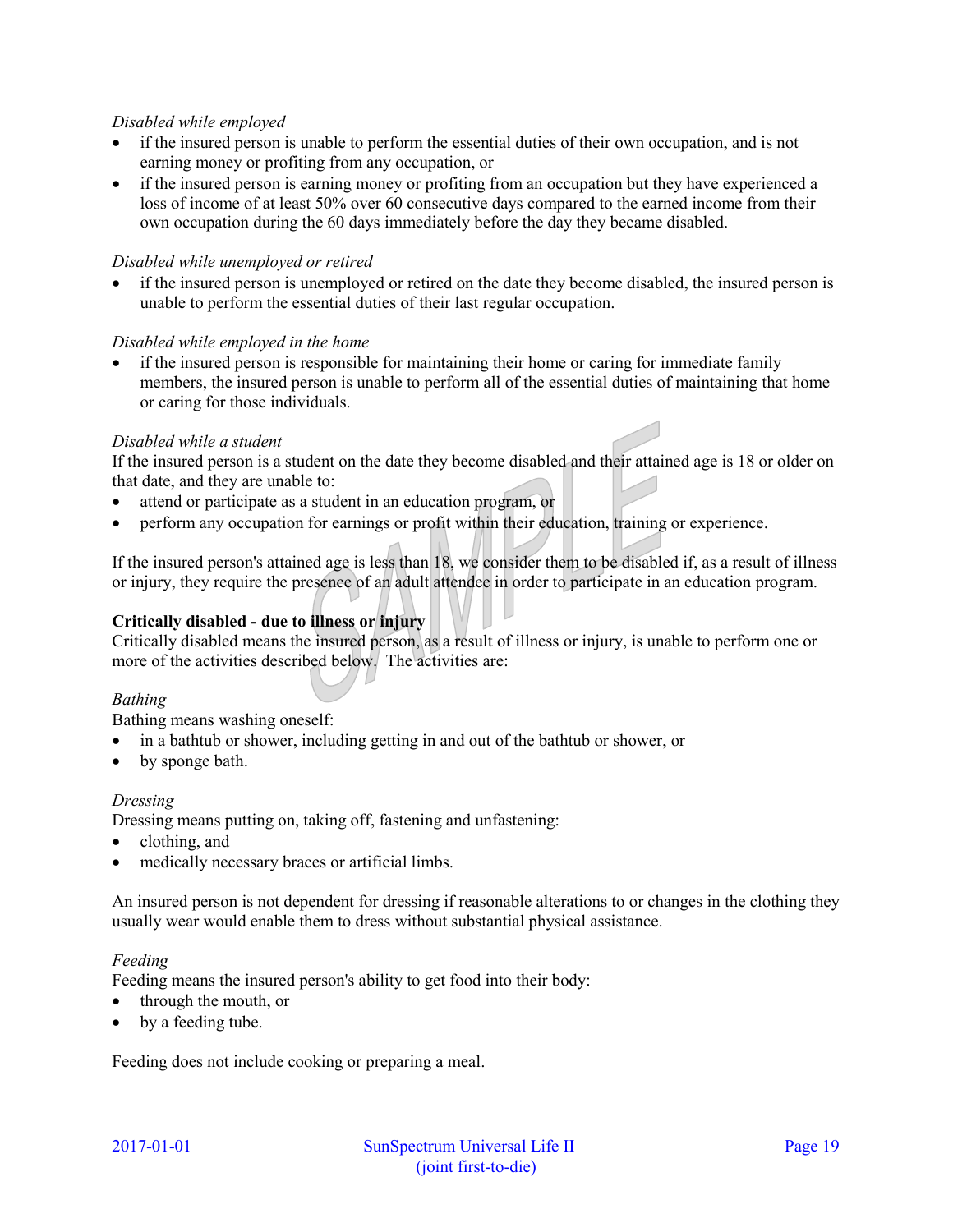### *Toileting*

Toileting means getting to and from and on and off the toilet, and performing associated personal hygiene.

#### *Transferring*

Transferring means moving into or out of a bed, chair or wheelchair. This does not include getting into or out of the bathtub or shower, as we include this in bathing.

#### *Continence*

Continence means the ability to control both bowel and bladder functions, or maintain a reasonable level of personal hygiene (including caring for catheter or colostomy bag) when not able to control either bowel or bladder functions or both.

#### **Critically disabled - due to deteriorated mental ability**

We consider the insured person critically disabled if they have deteriorated mental ability and need constant supervision by another person for protection from threats to their physical health and safety as the result of deterioration in or a loss of:

- short-term or long-term memory
- orientation as it relates to people, place and time
- reasoning, or
- judgment, as it relates to safety awareness.

Deteriorated mental ability must result from an organic brain disorder such as Alzheimer's disease, irreversible dementia, or brain injury. Deteriorated mental ability is also known as cognitive impairment. Deteriorated mental ability is determined by a neurologist licensed and practising in Canada or the United States, based on:

- clinical examination
- radiological studies, and
- psychological testing.

#### **Critically disabled - terminal illness**

We consider the insured person critically disabled if they have a condition which has been diagnosed as terminal by a physician, and the life expectancy is less than 24 months.

#### **The amount you may withdraw**

The maximum amount you may withdraw from your policy fund is:

- $\bullet$  the policy fund value
- **minus** the amount of any outstanding policy loans, including interest
- **minus** any market value adjustment that applies to GIAs
- **minus** an amount equal to the cost of insurance for the next 12 months
- **minus** a claim assessment fee.

The minimum amount you may withdraw is \$500.

The company will credit interest up to the date of withdrawal.

Unless you tell us otherwise, we withdraw money from the activity account and then, if necessary, from your investment accounts according to your withdrawal order. When money is withdrawn from a GIA, it will be taken from the layer closest to maturity.

The total death benefit will be reduced by the amount of your withdrawal.

| $2017 - 01 - 01$ | SunSpectrum Universal Life II | Page 20 |
|------------------|-------------------------------|---------|
|                  | (joint first-to-die)          |         |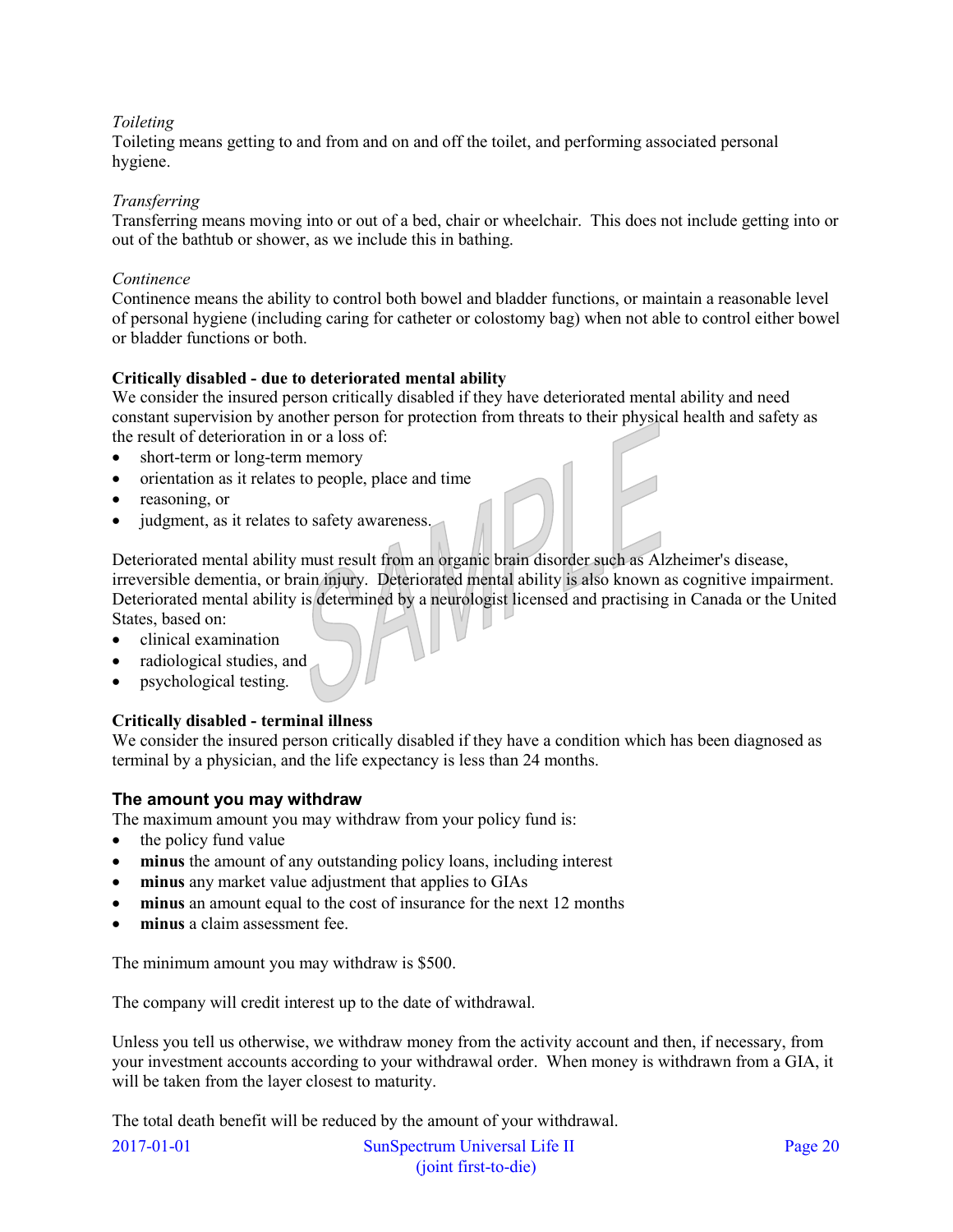## **Making a claim for this benefit**

To make a claim for this benefit, contact us at the toll free phone number shown at the beginning of this policy for the appropriate form. You must pay a claim assessment fee each time you submit a claim to access your policy fund when disabled.

You may not make any withdrawal under this provision if:

- we rated the insured person as a substandard risk for medical reasons and they continue to be rated on the date they become disabled, or
- this policy came into effect as the result of a conversion from another life insurance policy while the insured person was disabled.

Before we approve the claim, the insured person's date of birth must be verified.

If the insured person is disabled when you make a claim for this benefit, we must receive proof of their disability after it continued for more than 60 consecutive days.

If the insured person is no longer disabled when you make a claim for this benefit, we must receive proof:

- that the disability continued for more than 60 consecutive days, and
- of the disability within 1 year of the date the insured person is no longer disabled.

In addition to the claim assessment fee, you must pay any cost associated with providing proof of disability.

We may also require the insured person to authorize us to gather and use additional information from other insurers or government agencies.

## **When you do not qualify for this benefit (exclusions and limitations)**

You do not qualify for this benefit if the disability is directly or indirectly caused by or associated with the insured person committing or attempting to commit a criminal offence.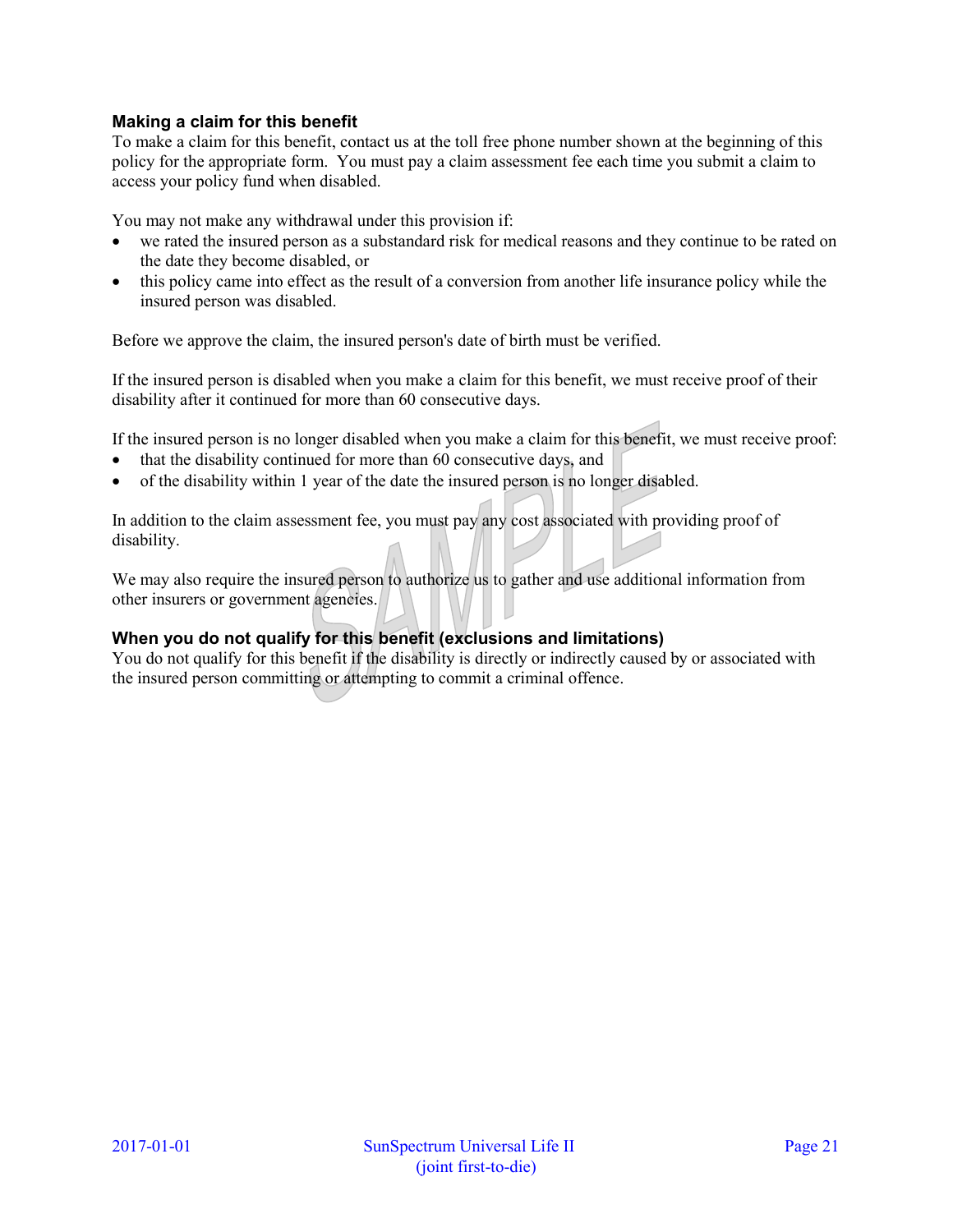## E15150A **Section 3: General provisions**

## E15160A **When your policy will end due to lapse**

Your policy will end 31 days after a monthly anniversary day if on that day the policy fund value, minus any outstanding loans including interest, is not enough to pay the cost of insurance for the next month.

If your policy ends this way, it has lapsed.

To prevent your policy from ending we must receive the required payment before the end of the  $31<sup>st</sup>$  day. We will tell you the amount you are required to pay to keep the policy from ending.

# **Putting your policy back into effect**

We will not put this policy back into effect if you cancelled it. If your policy ended because it lapsed, you may apply to put it back into effect if all the persons insured under the basic insurance coverage are alive on the date the policy lapses. This process is called reinstatement.

If you want to put your policy back into effect, you must:

- apply within 2 years of the date the policy ended
- give us new evidence of insurability that we consider satisfactory for all of the insured persons
- give us a payment, equal to:
	- the cost of insurance, including interest, owing from the date the policy ended up to the date it is reinstated
	- $\bullet$  the monthly cost of insurance on the date of reinstatement multiplied by 2 if you pay monthly or multiplied by 12 if you pay annually, and
	- any applicable premium tax.

We will tell you when we approve your application to reinstate your policy. If we don't approve your application, we'll refund the amount you paid when you applied.

#### *Reinstating while disabled*

We will not put this policy back into effect if you cancelled it. If an *Owner waiver disability benefit or Total disability waiver benefit* is included and your policy lapsed while you or an insured person is disabled, you may apply to put this policy back into effect, without giving us new evidence of insurability.

The conditions that must exist for us to consider your application are:

- 1. The policy must have ended by lapse before a claim was made for the disability benefit or after a claim was made but before we completed our claim assessment
- 2. You must apply within 1 year of the date the policy ended by lapse
- 3. The disabled person must have been disabled when the policy lapsed and their disability continued for at least 6 consecutive months
- 4. You must apply before the end date of the disability benefit on the insured person shown on the *Policy summary*
- 5. You must give us proof, that we consider satisfactory, of the disability and the length of time the insured person was disabled, and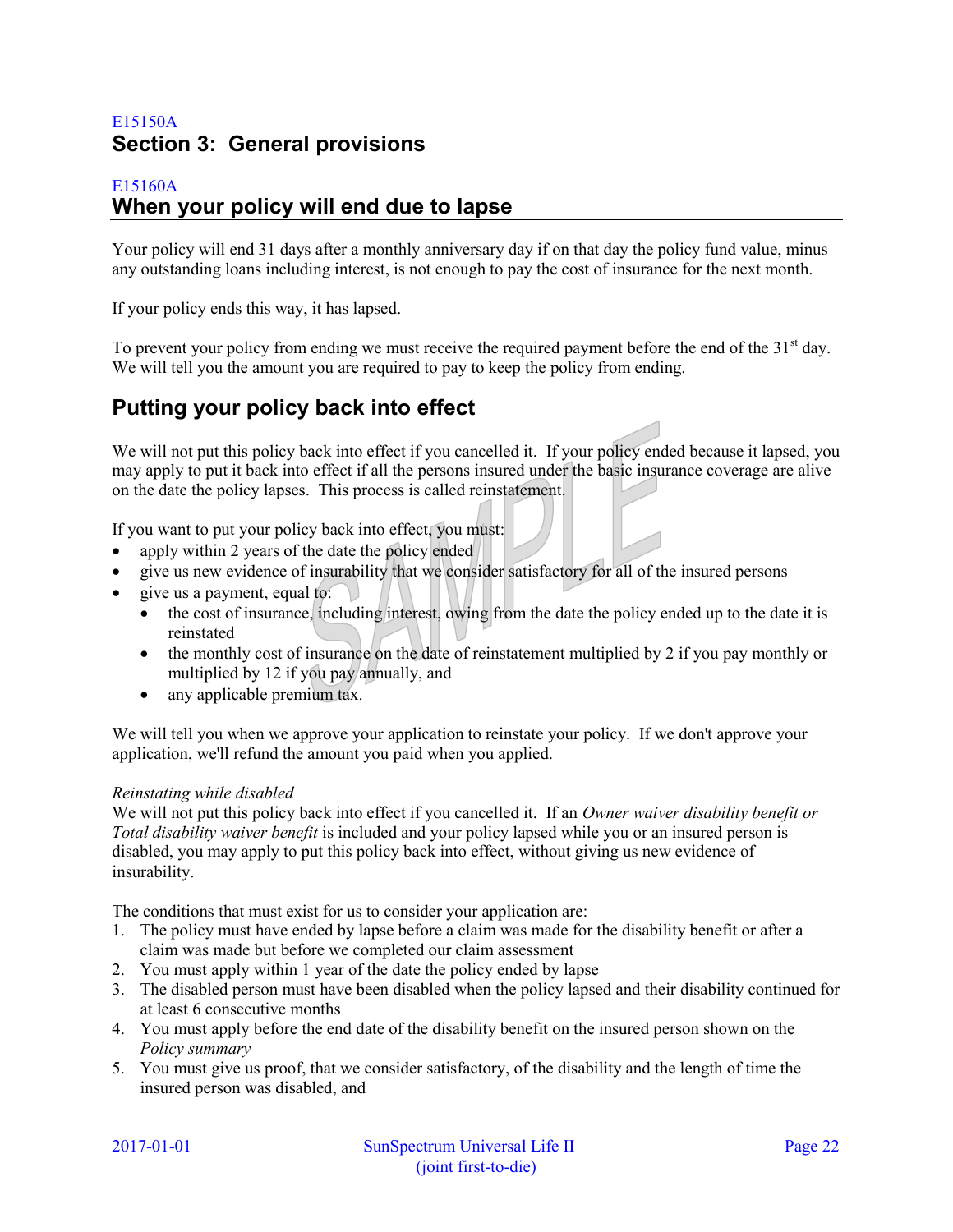6. All persons insured under the basic insurance coverage must be alive when you apply and continue to be alive on the date we reinstate your policy.

# **Transaction fees**

We do not charge a fee for the first four policy transactions or policy changes, in each policy year. We may charge a fee for additional policy transactions and policy changes. If we charge a fee, it will never be more than \$50.

## E15175A **Applying for changes to your policy**

You may apply for certain changes to your policy. A transaction fee may apply. Your application must be in a form acceptable to us and satisfy our administrative rules.

#### **Insurance amount decreases**

You may decrease the amount of a basic insurance coverage, but not below the minimum amount we determine.

We first reduce the most recent increases to the insurance amount that resulted from maintaining your tax-exempt status.

If required, we then reduce the remaining insurance amount for the basic insurance coverage.

## **Changing the withdrawal order**

You may change the withdrawal order at any time.

## E15190A **Your right to change this policy to reduced paid-up life insurance**

You may apply to change your policy to reduced paid-up life insurance between:

- $\bullet$  the policy anniversaries nearest the insured person's  $70<sup>th</sup>$  and  $100<sup>th</sup>$  birthdays, for a single life basic insurance coverage, or
- the policy anniversaries nearest joint ages 70 and 100, for a joint basic insurance coverage.

If we approve your application, we change your policy to reduced paid-up life insurance on the date we receive your written request or on any later date you indicate in your request.

The amount of your reduced paid-up insurance depends on the insured person's age on the date you apply. On the policy anniversary nearest the insured person's  $70<sup>th</sup>$  birthday (or joint age 70), the total available reduced paid-up death benefit amount is equal to 40% of this policy's insurance amount on the date you request the change. For each year you wait to apply, the amount available increases by 2% on each policy anniversary, up to and including the policy anniversary nearest the insured person's  $100<sup>th</sup>$  birthday (or joint age 100). When we determine the insurance amount, we do not include any increases made to keep your policy tax-exempt.

For example, if you apply for reduced paid-up insurance on the policy anniversary nearest the insured person's 75th birthday and your basic insurance amount is \$100,000, then the insurance amount will be reduced to a level amount of \$50,000.

On the date your policy is changed to reduced paid-up life insurance:

| $2017 - 01 - 01$ | SunSpectrum Universal Life II | Page 23 |
|------------------|-------------------------------|---------|
|                  | (joint first-to-die)          |         |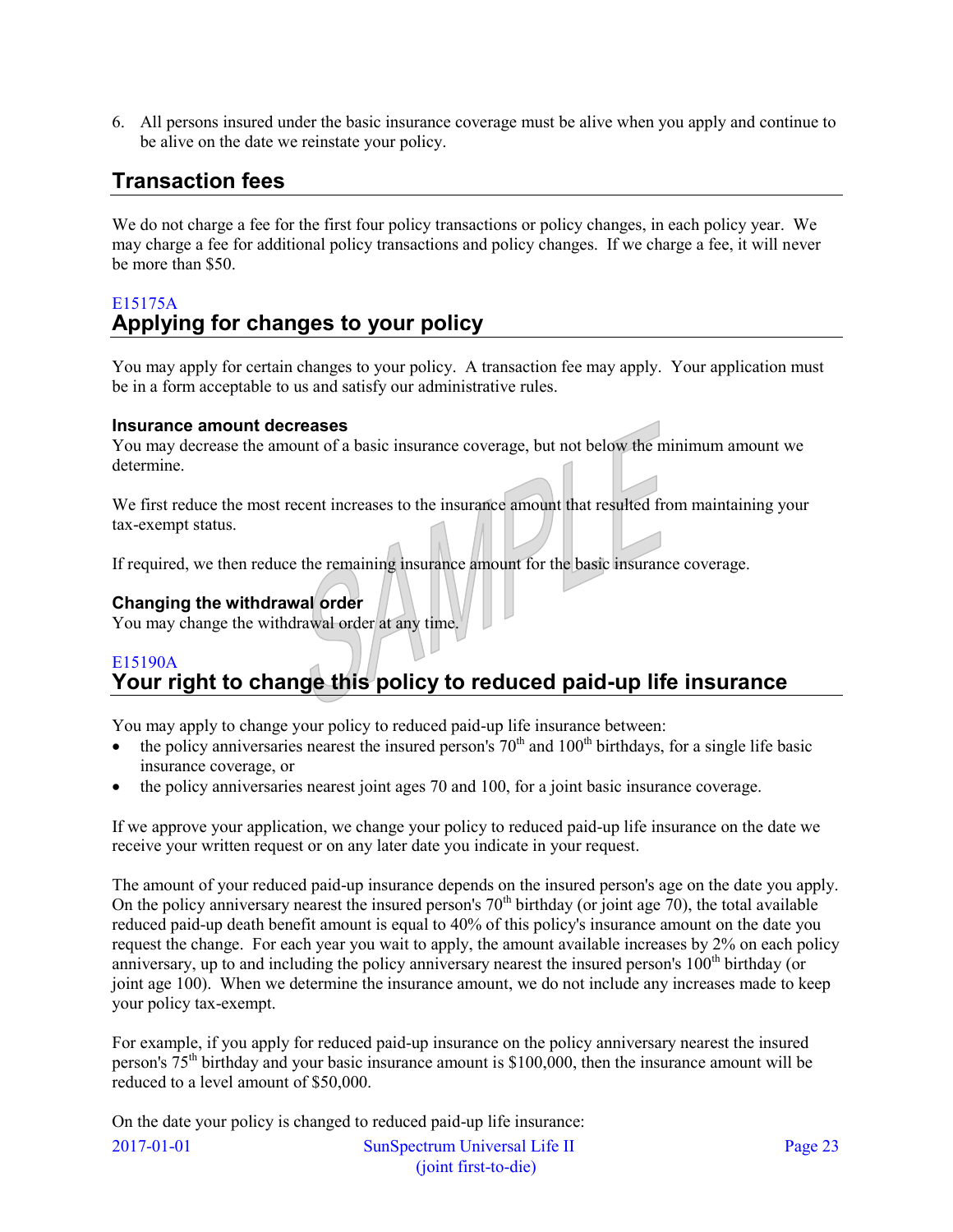- the cost of insurance deductions from your policy fund will stop
- any increases to the insurance amount that resulted from maintaining your policy's tax-exempt status are cancelled
- any optional benefits end, and
- any policy fund value, minus the amount of any outstanding policy loans, including interest, is transferred to the service account, and you may have to pay tax on the amount transferred.

You cannot make any changes to the insurance amount after your policy is changed to reduced paid-up insurance. We will not accept any additional payments.

## E15200A **Your right to cancel this policy**

You may cancel your policy at any time. Your decision to cancel your policy is your personal right. The cancellation is binding on you and any person entitled to make a claim under this policy, whether their entitlement is revocable or irrevocable.

All of our obligations and liabilities under this policy end immediately on the date we receive your request to cancel your policy or on any later date you indicate in your request.

To cancel your policy, send your request in writing to:

Sun Life Assurance Company of Canada 227 King Street South PO Box 1601, Stn. Waterloo Waterloo ON Canada N2J 4C5

If you apply to cancel your policy within the first 10 days of receiving it from us, we will treat this as a rescission. This is described under the heading, *If you change your mind within 10 days.*

## **Cash surrender value**

If you cancel your policy after the  $10<sup>th</sup>$  day of receiving it from us, we'll pay the cash surrender value to you. The amount we pay is:

- $\bullet$  the policy fund value
- **minus** any market value adjustment that applies to GIAs
- **minus** the amount of any outstanding policy loans, including interest
- **plus** any amount in the service account.

The amount we pay is determined on the business day following the day we receive your request or any later date you indicate.

## E14065A **Other information about your policy**

## **Information about our contract with you**

Once your policy is in effect, the following documents make up our entire contract with you:

- your application for insurance, including any evidence of insurability, and
- this policy, including any amendments.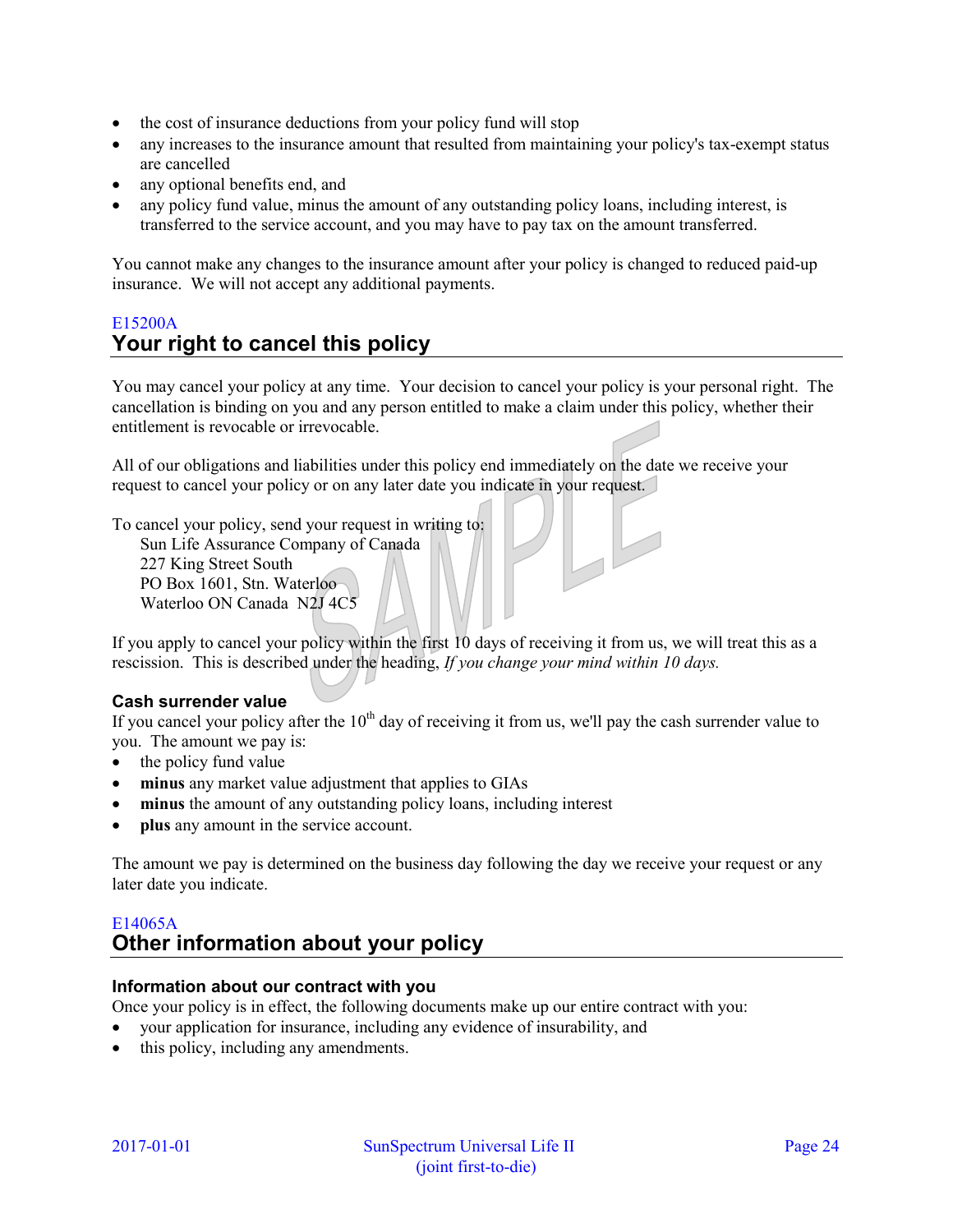All of our obligations to you are contained in the documents described above. Any other document or oral statement does not form part of this contract. This policy or any part of this policy may not be amended or waived except by a written amendment signed by two authorized signing officers of the company.

### **Time limit for recovery of insurance money**

Every action or proceeding against an insurer for the recovery of insurance money payable under the contract is absolutely barred unless commenced within the time set out in the Insurance Act or the provincial or territorial legislation that applies to this policy.

## **Currency of this policy**

All amounts of money referred to in this policy are in Canadian dollars.

## **Transferring your policy (assignment)**

You may be able to transfer your rights under this policy to someone else by assigning the policy. We are not responsible for ensuring that the assignment of your policy is legally valid. If you transfer this policy, send a notice of the assignment to:

Sun Life Assurance Company of Canada 227 King Street South PO Box 1601, Stn. Waterloo Waterloo ON Canada N2J 4C5

## **Non-recourse premium financing**

If you assign this policy at any time, either under a collateral assignment or absolute assignment, or grant a hypothec on it under a deed of hypothec for the purposes of non-recourse premium financing or another similar financing structure, we may void the policy. If we void the policy, all our obligations end effective on the date you assigned or granted a hypothec on it. No benefit is payable, and we have the right to keep all premiums paid.

Non-recourse premium financing is an arrangement where an entity enters into a lending agreement with a policy owner where the entity (lender) agrees to pay the premiums for the policy directly to the insurer. The policy owner collaterally assigns the policy to the lender or grants a hypothec on it as security for the loan. The loan agreement typically provides that the loan is repaid when the insured person dies. The arrangement is called non-recourse because the lender cannot sue the policy owner if the loan is not repaid.

## E15215A **Insurance terms**

The following explanations describe insurance terms that may or may not apply to this policy.

## **Age**

Age means a person's age on their birthday nearest to a particular date. This is known as age nearest. For example, a person's age at the policy date means their age on their birthday nearest to the policy date. A person's age at any date after the policy date is their age on their birthday nearest to that date and is known as their attained age.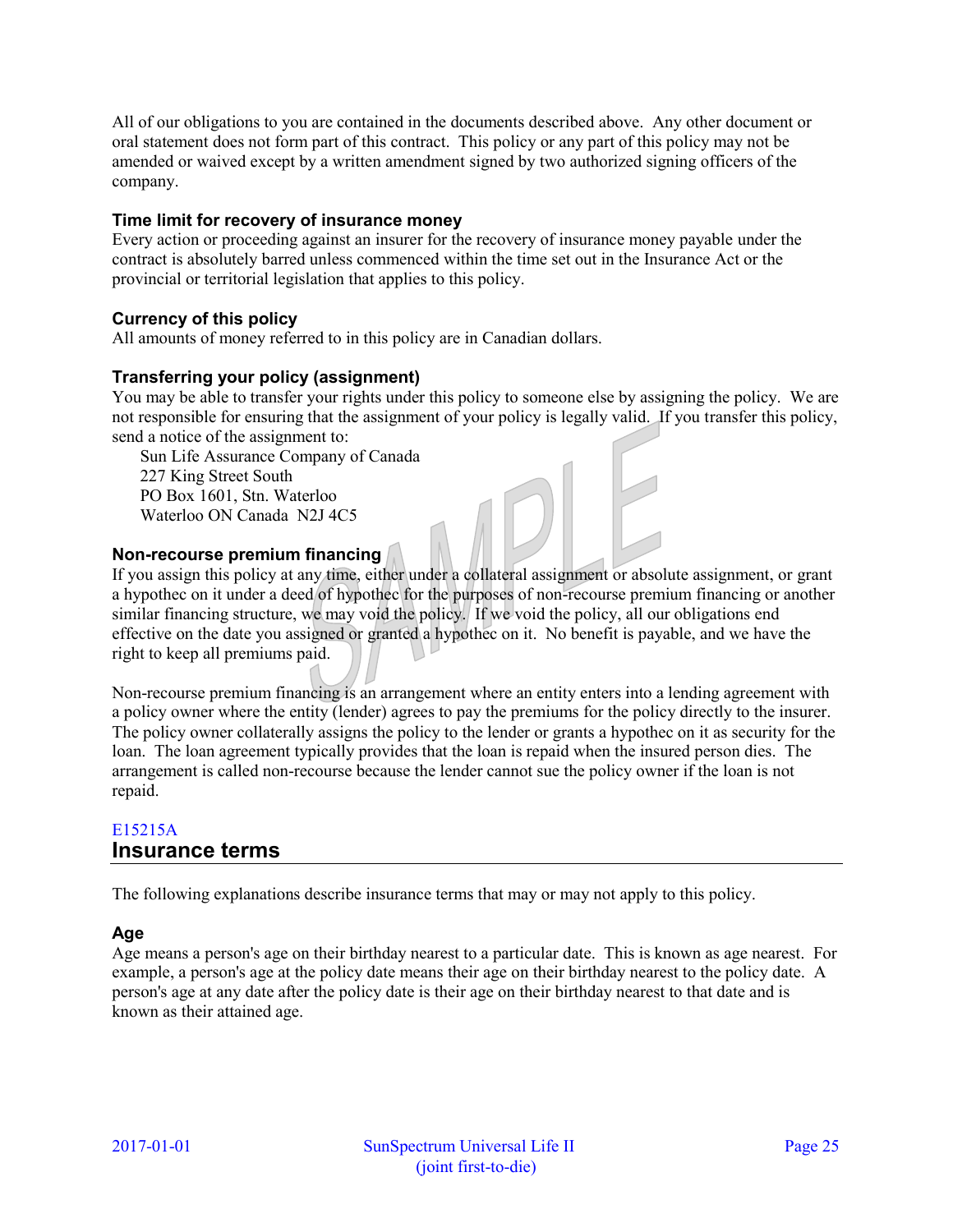### **Joint age**

For a joint basic insurance coverage, we use a single age to determine the cost of insurance for that coverage. We call this the joint age and it's shown on the *Policy summary.* We calculate the joint age on the date the insurance takes effect using the smoking status, sex and age of each of the persons insured for the joint basic insurance coverage.

Attained joint age is the joint age plus the number of years from the effective date of the joint basic insurance coverage to the nearest policy anniversary date.

#### **Beneficiary**

The person or persons you name in writing to receive a death benefit.

#### **Business day**

For the purposes of this policy, a business day is a day when our administrative offices are open for business and the Toronto Stock Exchange (or other stock exchange or securities market that we may designate) is open for business.

#### **Contingent owner**

The person or persons you name in writing to take ownership of this policy if you die before the date this policy ends.

*What happens if no contingent owner is named when a policy owner dies?*

- If there is only one policy owner on the date of death, then the policy owner's estate becomes the new policy owner.
- If there are two or more policy owners on the date of death, then the deceased policy owner's estate along with the surviving policy owner(s) own the policy.

#### **Evidence of insurability**

This may include medical, financial, lifestyle, tobacco usage and family medical history information and other personal history information needed to approve an application for life insurance.

#### **Optional benefits**

Optional benefits may be available in addition to basic insurance coverage. An example of an optional benefit is the Total disability waiver benefit.

#### **Policy date**

This is the start date of your insurance policy. This date is shown on the *Policy summary*.

#### **Monthly anniversary day**

This is the day each month on which policy transactions described in this policy may be processed. This date is shown on the *Policy summary*.

#### **Policy anniversary**

The month and day every year that is the same as your policy date.

#### **Policy year**

The 12-month period that runs from one policy anniversary to the next policy anniversary.

#### **Policy transaction**

Examples of policy transactions are withdrawals, policy loans and transfers of money between accounts.

2017-01-01 SunSpectrum Universal Life II Page 26 (joint first-to-die)